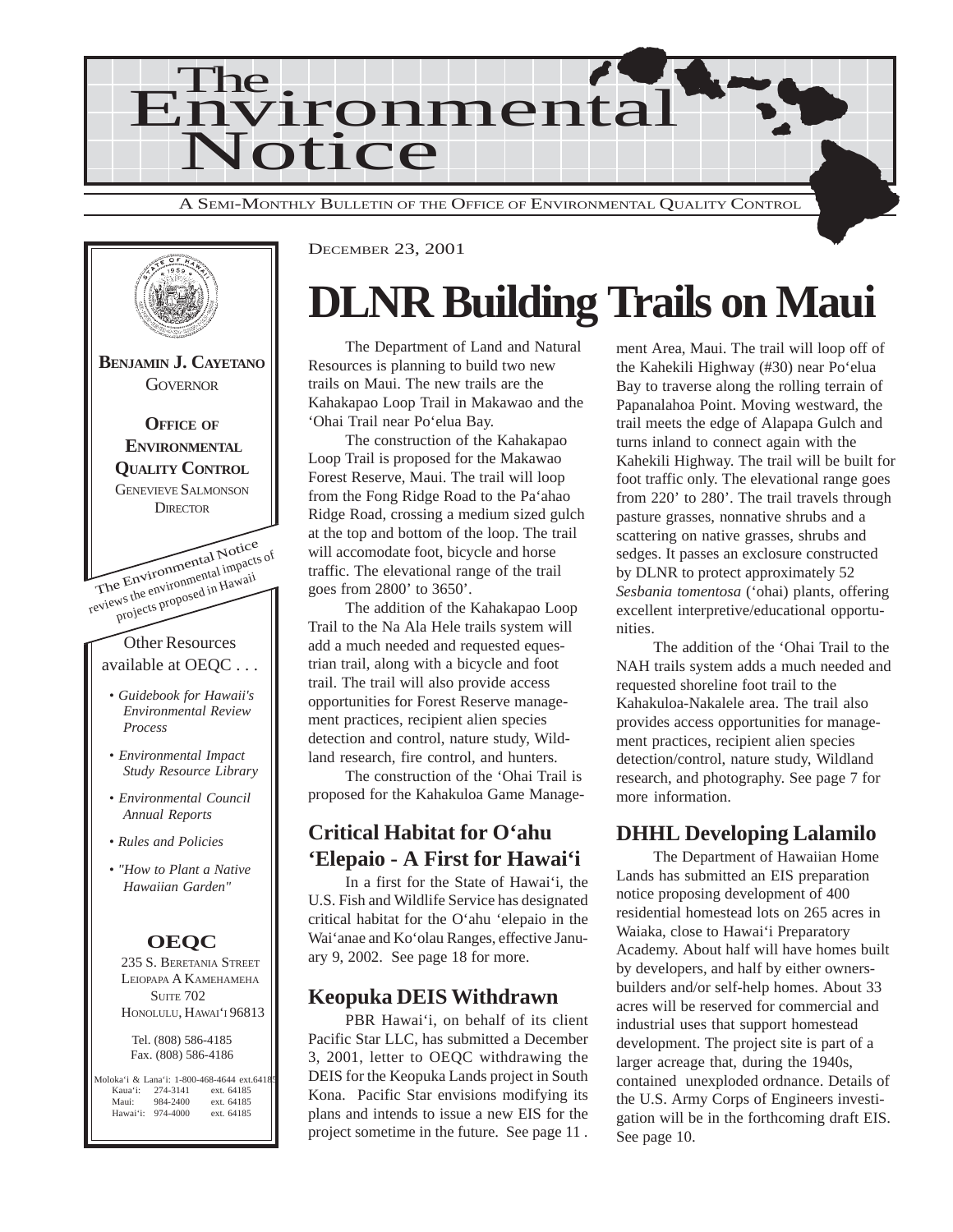

### **Draft Environmental Assessment**

A project or action that may affect the environment cannot be implemented until an Environmental Assessment (EA) is prepared in accordance with HRS §343. If the lead government agency anticipates that the project will have no significant environmental impact, then a Draft EA is written and public notice is published in this bulletin. The public has 30 days to comment on the Draft EA from the date of the first notice.

## **Final Environmental Assessment and FONSI**

If, after the lead agency reviews the public comments, it feels that the project will have no significant effect on the environment, then it will prepare a Final EA and issue a Finding of No Significant Impact (FONSI) formerly called a *Negative Declaration.* The Final EA must respond to all public comments. An Environmental Impact Statement will not be required and the project may now be implemented. The public has 30 days from the first notice of a FONSI in this Bulletin to sue in court to require the preparation of an EIS.

## **EIS Prep Notice**

If the lead agency decides that a project may have a significant environmental impact, it must prepare an Environmental Impact Statement (EIS) prior to implementing the project. The first step in preparing an EIS is publishing an EIS Preparation Notice (Prep Notice) in this Bulletin. Agencies, groups or individuals have 30 days from the first publication of an EIS Prep Notice to request to become a consulted party and to make written comments regarding the environmental effects of the proposed action. The draft EIS must respond to these comments.

### **Draft EIS**

If a project is likely to have a significant environmental impact, the lead agency or private applicant must prepare a Draft Environmental Impact Statement (Draft EIS) prior to project implementation.

This document must completely disclose the likely impacts of a project. Secondary and cumulative impacts must be discussed along with measures proposed to mitigate them. The public has 45 days from the first publication date in this Bulletin to comment on a Draft EIS.

#### **Final EIS**

After considering public comments filed during the Draft EIS stage, the agency or applicant must prepare a Final Environmental Impact Statement (Final EIS). The Final EIS must respond to all comments from the draft stage. If deeper analysis was required, it must be included in this document. If the project is from a private applicant, the lead agency is authorized to accept the FEIS. If the project is public, the Governor or Mayor is the accepting authority. Only after the EIS is accepted, may the project be implemented.

### **EIS Acceptance Notice**

If the accepting authority accepts a Final Environmental Impact Statement, a separate EIS Acceptance Notice will be published in this Bulletin. The public has 60 days from the date of first notice of acceptance to sue in court to challenge the acceptance of an EIS.

### **NEPA**

National Environmental Policy Act (NEPA) is the law that requires federal projects to prepare an EIS. It is similar to Hawaii's law. Some projects require both a state and federal EIS and the public comment procedure should be coordinated. Although not required by law, the OEQC publishes NEPA notices in this Bulletin to help keep the public informed of important actions.

### **Special Management Area Permits**

The Special Management Area (SMA) is along the coastlines of all our islands. Most development in this area requires a Special Management Permit (SMP). The Counties regulate development of this area. On Oahu, the County law requires an EA be prepared to accompany a

permit application. This Bulletin posts notice of these SMP applications to encourage public input.

### **Shoreline Certifications**

State law requires that Hawaii shorelines be surveyed and certified when necessary to clearly establish the regulatory building setback (usually 40 feet inland from the shoreline). The public may participate in the process to help assure accurate regulatory boundaries. Private land owners often petition to have their shoreline certified prior to construction. This Bulletin publishes notice of both shoreline certification applications and of final certifications or rejections.

## **Environmental Council**

The Environmental Council is a fifteen-member citizen board appointed by the Governor to advise the State on environmental concerns. The council makes the rules that govern the Environmental Impact Statement process. The agendas of their regular meetings are published in this Bulletin and the public is invited to attend.

## **Exemption Lists**

Government agencies must keep a list describing the minor activities they regularly perform that are declared exempt from the environmental review process. These lists are reviewed and approved by the Environmental Council. This Bulletin will publish an agency's draft exemption list for public comment prior to Council decision making.

### **Conservation District Permits**

Use of land in the State Conservation District requires a Conservation District Use Application (CDUA). These applications are reviewed and approved by the Board of Land and Natural Resources (BLNR). Members of the public may intervene in the permit process. Notice of these permit applications is published in this Bulletin.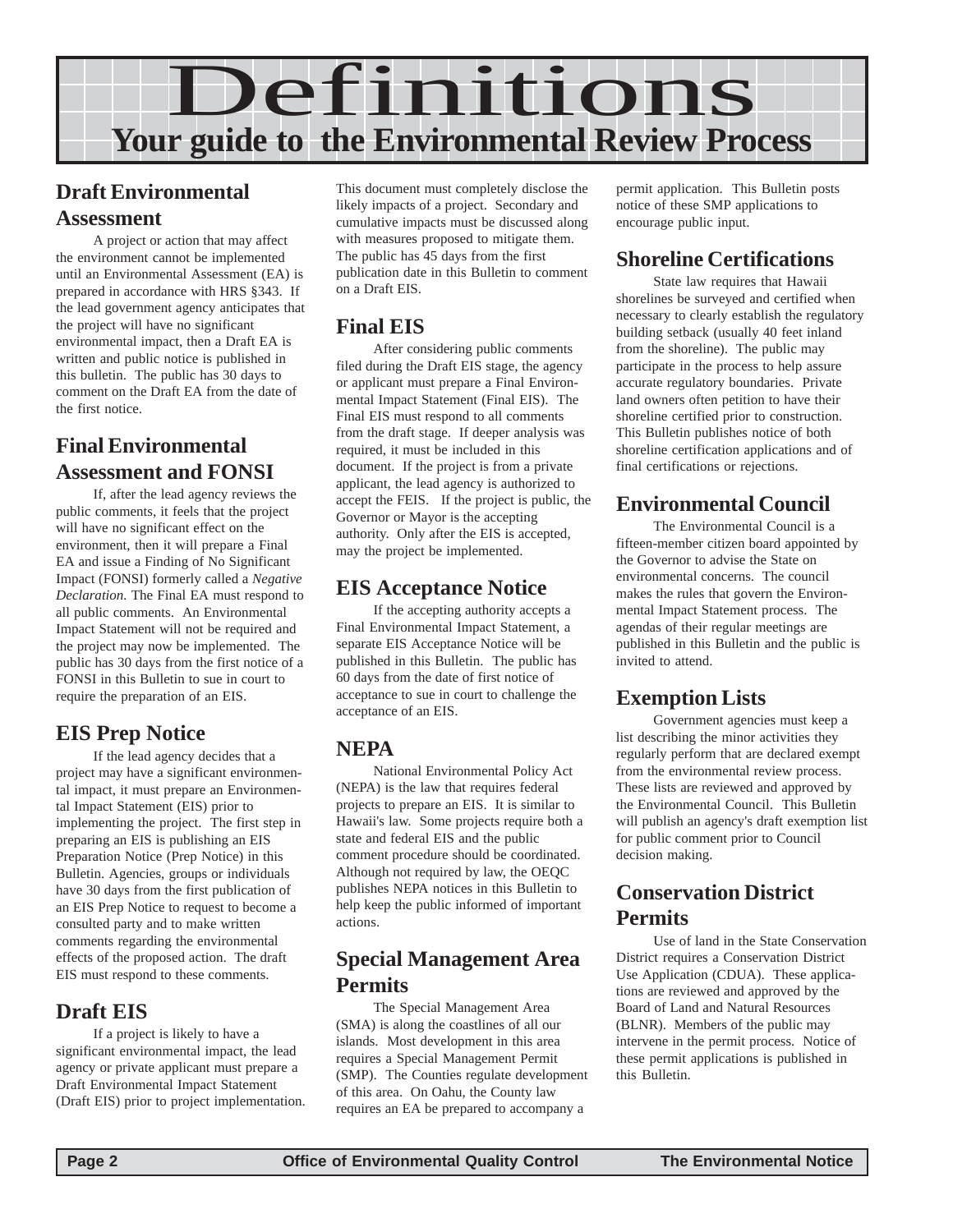# Table of Contents

DECEMBER 23, 2001

## 1 **O'ahu Notices**

#### **Final Environmental Assessments/ Findings of No Significant Impact (FONSI)** (1) Makaha Seawall [............................................................................ 4](#page-3-0) [\(2\) Stevedore Driveway Access and Parking Lot at Sand Island ......... 4](#page-3-0) [\(3\) Waimanalo District Park Master Plan ............................................ 5](#page-4-0) [\(4\) Washington Place Renovations and Improvements](#page-4-0) ....................... 5 **National Environmental Policy Act (NEPA)** [\(5\) Programmatic Environmental Assessment for Hickam Air Force](#page-5-0) Base [............................................................................................... 6](#page-5-0) **Previously Published Projects Pending Public Comments**

## 3 **Maui Notices**

#### **Draft Environmental Assessments**

| (3) Wailuku Wastewater Pump Station Force Main Replacement  8 |
|---------------------------------------------------------------|
|                                                               |
|                                                               |
|                                                               |

**Final Environmental Assessments (FONSI)**

#### **National Environmental Policy Act (NEPA)**

| (5) Proposed Security Improvements for the Maui Space Surveillance |  |
|--------------------------------------------------------------------|--|
|                                                                    |  |

[\(4\) Waipuilani Estates......................................................................... 8](#page-7-0)

### 6 **Hawai'i Notices**

**Environmental Impact Statement Preparation Notices** [\(1\) Lalamilo Residential Lots and Commercial/Industrial Mixed Uses 10](#page-9-0)

#### **Previously Published Projects Pending Public Comments**

|--|--|

#### **Withdrawal**

|--|--|

## 7 **[Kaua'i Notices](#page-10-0)**

| <b>Draft Environmental Assessments</b> |  |
|----------------------------------------|--|
|                                        |  |
| <b>Previously Published Projects</b>   |  |
|                                        |  |

## s **Shoreline Notices**

## V **Pollution Control Permits**

## **LANDING Commission Notices**

## ^ **Coastal Zone News**

| (1) Federal Funds to Repair the Boat Launching Ramp at |  |
|--------------------------------------------------------|--|
|                                                        |  |
|                                                        |  |

## A **Federal Notices**

| Final Rule Designating Critical Habitat for O'ahu 'Elepaio  18       |  |
|----------------------------------------------------------------------|--|
| Draft Addendum to Recovery Plan for Multi-Island Plants  19          |  |
| Finding of No Significant Impact on Salvinia Eradication Project  19 |  |

## f **Announcement**

|--|--|--|

Happy Happy Holidays! Holidays! Holidays!

*OEQC intends to make the information in this bulletin accessible to everyone. Individuals that require this material in a different format (such as large type or braille), should contact our office for assistance.*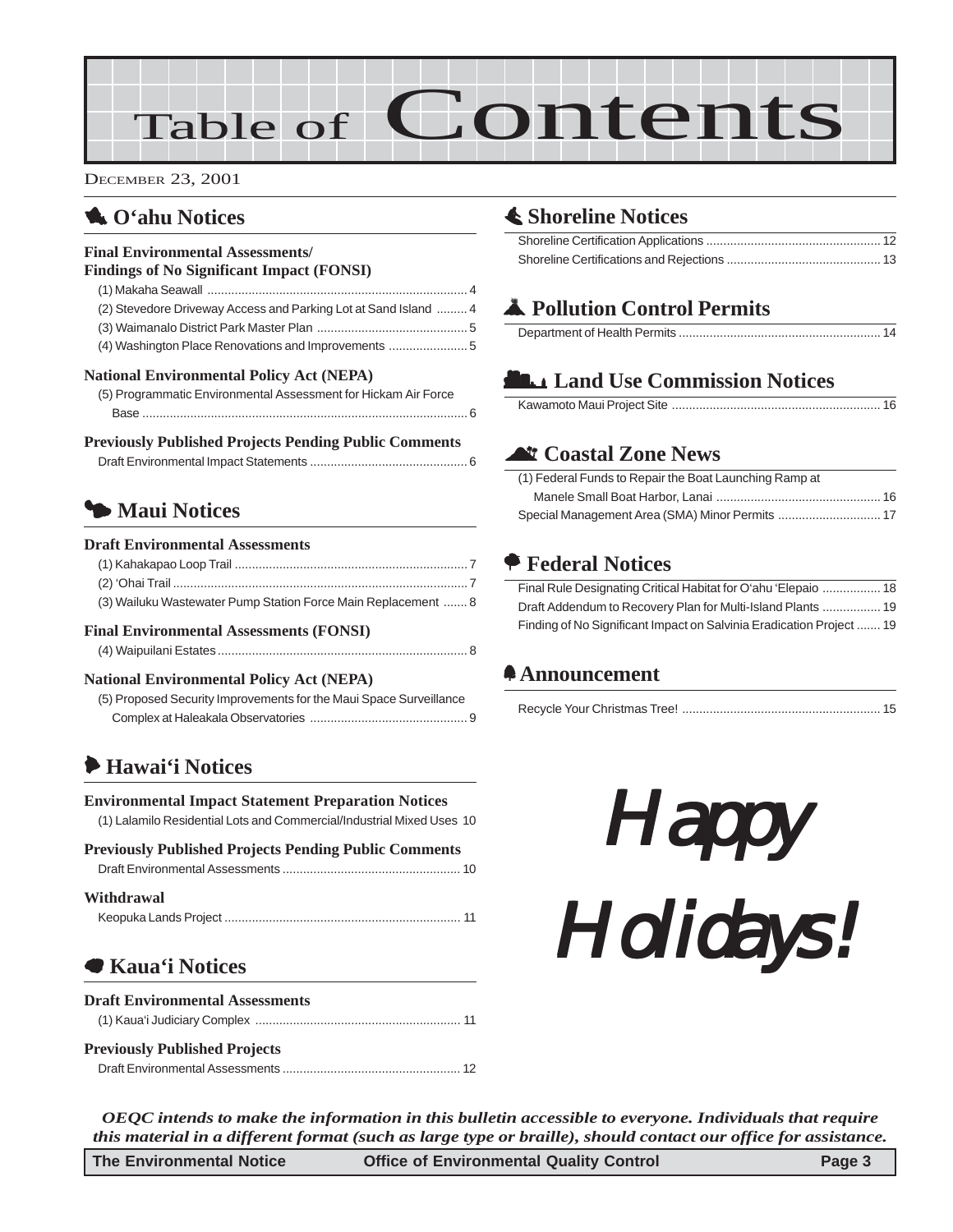## <span id="page-3-0"></span>**O'ahu Notices**

DECEMBER 23, 2001

## **Final Environmental Assessments/Findings of No Significant Impact (FONSI)**



| District:                         | Wai'anae                               |
|-----------------------------------|----------------------------------------|
| TMK:                              | $8-4-10:13$                            |
| Applicant:                        | Gary and Marcia Okimoto (696-1074)     |
|                                   | 85-1330 Kane'ilio Street               |
|                                   | Wai'anae, Hawai'i 96792                |
| <b>Approving Agency/Accepting</b> |                                        |
| <b>Authority:</b>                 | City and County of Honolulu            |
|                                   | Department of Planning and Permitting  |
|                                   | 650 South King Street, 7th Floor       |
|                                   | Honolulu, Hawai'i 96813                |
|                                   | Contact: Ardis Shaw-Kim (527-5349)     |
| <b>Consultant:</b>                | Sea Engineering, Inc.                  |
|                                   | Makai Research Pier                    |
|                                   | Waiamanalo, Hawai'i 96795-1820         |
|                                   | Contact: Scott P. Sullivan (259-7966)  |
| Status:                           | FEA/FONSI issued, project may proceed. |
| <b>Permits</b>                    | SSV, SMA, NPDES, Sec. 10, Grading,     |
| Required:                         | Building, Subdivision                  |

The project site is located on the western shore of O'ahu in a residential subdivision located between Makaha Beach Park and Keaau Beach Park. Although the property is vacant, most of the lots in the subdivision have been developed with single family dwellings. The owners plan to construct a house in the future.

The applicants propose to construct a protective seawall within the 40-foot shoreline setback area. The wall will encroach as much as 39 feet into the 40-foot shoreline setback. Side yard walls would extend landward from the seawall. The wall will have a maximum height of 6 feet above the existing grade, with a base approximately 60 inches wide, battered front and back to a crest width of 18 inches. The footing will be buried two feet below grade. Earth fill will be placed over the existing rock substrate landward of the seawall to a depth of 5 ½ feet to permit landscaping of the rear yard. The wall is intended to provide protection for a planned house.



**1**

## **(2) Stevedore Driveway Access and Parking Lot at Sand Island**

**5**

**2**

**4**

**3**

| District:                         | Honolulu                                   |
|-----------------------------------|--------------------------------------------|
| TMK:                              | $1-5-41$ : por. 111                        |
| Applicant:                        | State Department of Transportation         |
|                                   | Harbors Division                           |
|                                   | 79 South Nimitz Highway                    |
|                                   | Honolulu, Hawai'i 96813                    |
|                                   | Contact: Napoleon Agraan (587-1956)        |
| <b>Approving Agency/Accepting</b> |                                            |
| <b>Authority:</b>                 | Same as above.                             |
| <b>Consultant:</b>                | CSX World Terminals                        |
|                                   | 6000 Carnegie Boulevard                    |
|                                   | Charlotte, North Carolina 28209            |
|                                   | Contact: Jeff Brennan (808-842-5330); Bert |
|                                   | Sanford (704-973-7215)                     |
| Status:                           | FEA/FONSI issued, project may proceed.     |
| <b>Permits</b>                    |                                            |
| <b>Required:</b>                  | Building, highways use permit              |

The proposed improvements are intended to upgrade the container handling facilities along Pier 51-A to better serve the public.

Container handling facilities are an integral part of the shipping industry in Hawaii. Approximately 80% of all products (energy, food, and goods) must be shipped from the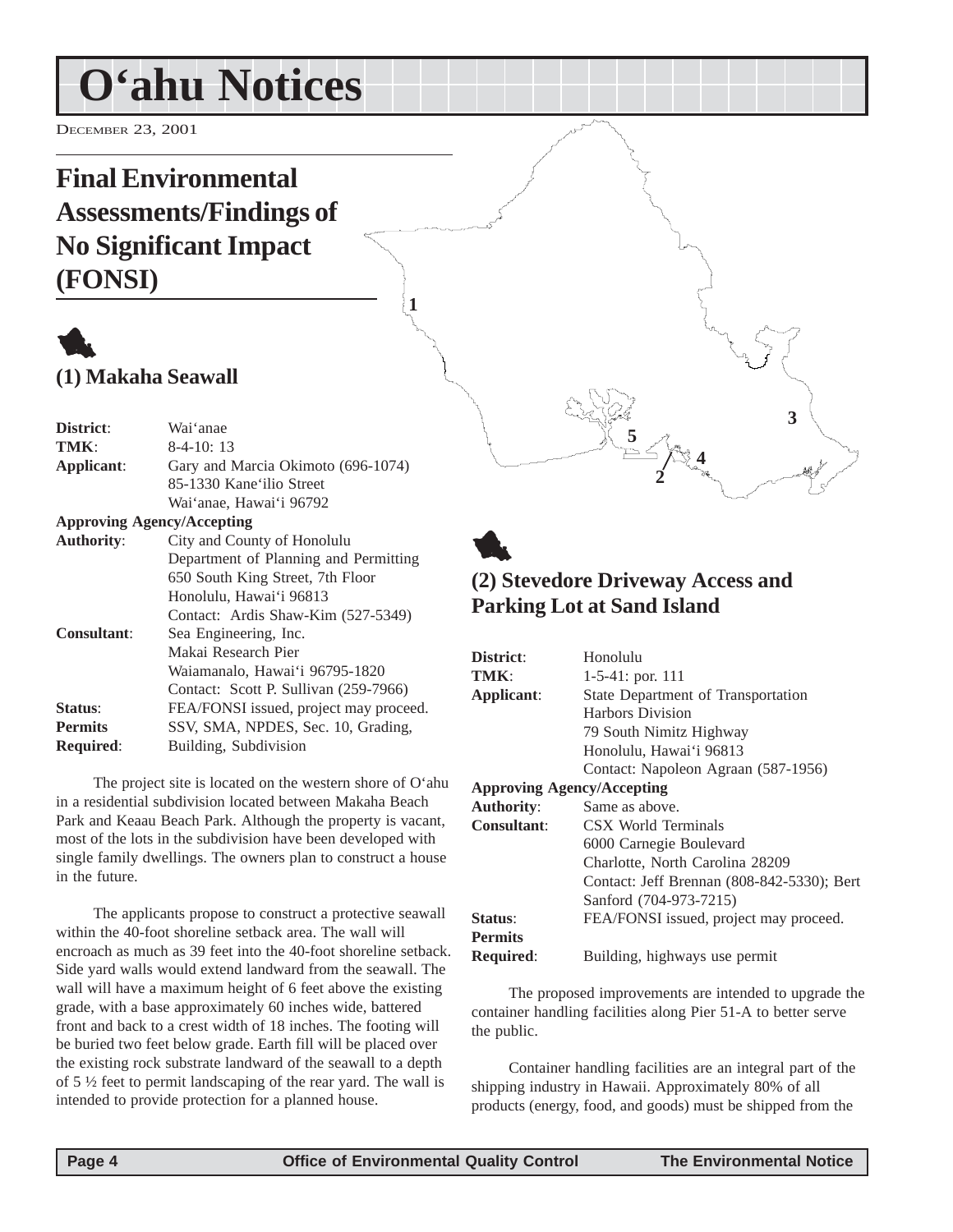<span id="page-4-0"></span>

DECEMBER 23, 2001

mainland United States or other overseas countries. Improvements to these facilities represent better service to the residents of Hawai'i.

The proposed project involves the construction of a new driveway access and parking lot for the Stevedores at Sand Island, Honolulu Harbor, O'ahu. The work includes demolition and removal, embankment, grading and compaction, rock riprap, asphalt concrete pavement, concrete curb, metal guard rail, chain link fence and gate, drainage pipe culvert, adjustment of an existing 16-inch waterline, signage and pavement marking and striping.

## 1 **(3) Waimanalo District Park Master Plan**

| District:                         | Ko'olaupoko                            |
|-----------------------------------|----------------------------------------|
| TMK:                              | $4 - 1 - 09:264$                       |
| Applicant:                        | City and County of Honolulu            |
|                                   | Department of Design and Construction  |
|                                   | 650 South King Street, 11th Floor      |
|                                   | Honolulu, Hawai'i 96813                |
|                                   | Contact: Gary Doi (527-6699)           |
| <b>Approving Agency/Accepting</b> |                                        |
| <b>Authority:</b>                 | Same as above.                         |
| <b>Consultant:</b>                | Kimura International, Inc.             |
|                                   | 1600 Kapi'olani Boulevard, Suite 1610  |
|                                   | Honolulu, Hawai'i 96814                |
|                                   | Contact: Glenn Kimura (944-8848)       |
| Status:                           | FEA/FONSI issued, project may proceed. |
| <b>Permits</b>                    |                                        |
| <b>Required:</b>                  | Grading, construction, NPDES           |

The City and County of Honolulu, Department of Design and Construction proposes to construct improvements at Waimanalo District Park to implement an updated Master Plan. The environmental assessment covers planned elements that are sited within the boundaries of the existing 26-acre district park, located at 41-415 Hihimanu Street. Near-term improvements consist of repairs to the existing playfields, gym, multi-purpose building, and comfort station; lighting for the play courts and outer parking lots; construction of a lighted jogging/walking path, and landscaping. Proposed new construction include a 5,000-square foot multi-sport building and a pavilion (or *hale*) of approximately 1,760 square feet. Longer term improvements include expansion of the main parking lot, additional play courts, bleachers for the playfields, a 50-meter swimming pool, a second pavilion, and skateboard facility.

The master plan was developed through the vision process sponsored by the City and County of Honolulu. The proposed improvements will correct potential safety hazards and maximize the use of existing facilities. Expanded indoor and outdoor facilities will ease scheduling conflicts due to overlapping schedules and competing demands.



## **(4) Washington Place Renovations and Improvements**

| District:                         | Honolulu                               |
|-----------------------------------|----------------------------------------|
| TMK:                              | $2 - 1 - 18:1$                         |
| Applicant:                        | Department of Accounting and General   |
|                                   | Services                               |
|                                   | 1151 Punchbowl Street                  |
|                                   | Honolulu, Hawai'i 96813                |
|                                   | Contact: Bruce Bennett (586-0491)      |
| <b>Approving Agency/Accepting</b> |                                        |
| <b>Authority:</b>                 | Same as above.                         |
| Consultant:                       | Wilson Okamoto & Associates, Inc.      |
|                                   | 1907 South Beretania Street, Suite 400 |
|                                   | Honolulu, Hawai'i 96826                |
|                                   | Contact: Rodney Funakoshi (946-2277)   |
| Status:                           | FEA/FONSI issued, project may proceed. |
| <b>Permits</b>                    |                                        |
| <b>Required:</b>                  | <b>Building</b>                        |
|                                   |                                        |

Restoration and renovation plans at Washington Place are intended to convert Washington Place, a former home of Her Royal Highness, Queen Lili'uokalani, into a museum and gallery, while building new living quarters for future governors on an adjacent piece of land. The plan for the future of Washington Place arose out of recognition of the Governor's mansion as a historic home and site worthy of restoration and development as a museum for public appreciation. The private upstairs living area of the governor's mansion would be converted into gallery and exhibit space to reflect the rich story of Her Royal Highness, Queen Lili'uokalani and other occupants of the mansion. The family living quarters of the second floor of the mansion would be vacated in favor of historic development, while continuing an 82-year tradition of official occupancy and state entertainments in the first floor state rooms.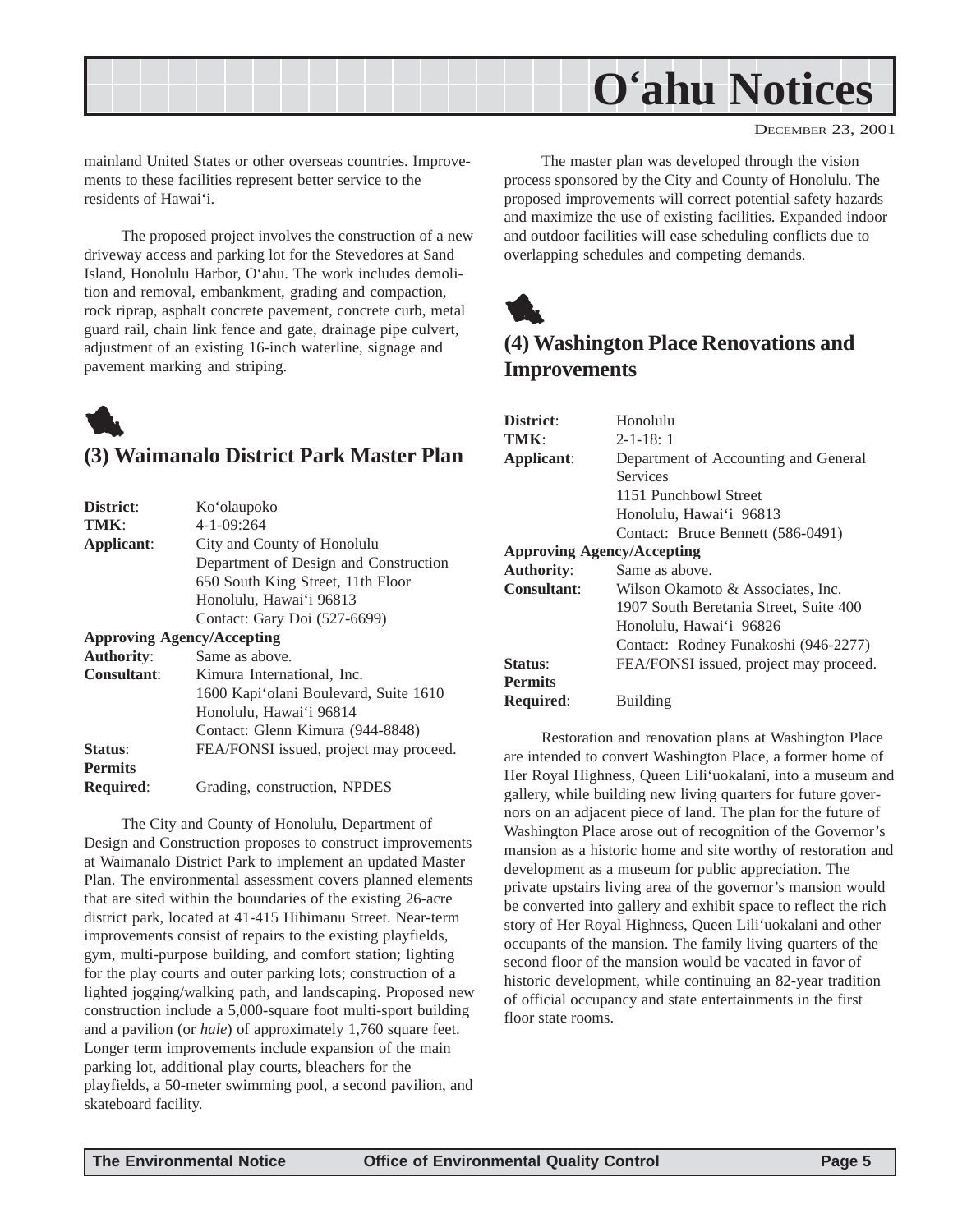## <span id="page-5-0"></span>**O'ahu Notices**

DECEMBER 23, 2001

In conjunction with plans for the restoration and renovation of Washington Place, a new two-story governor's residence in the mauka-Waikiki portion of the lot at the rear of Washington Place is proposed to be developed. Two small structures on that portion of the parcel used for ground maintenance storage and general storage will be demolished. The design for this two-story wood framed residence is reflective of the traditional residential architecture in Hawai'i.

## **National Environmental Policy Act (NEPA)**



## **(5) Programmatic Environmental Assessment for Hickam Air Force Base**

| District:                         | Honolulu                                 |
|-----------------------------------|------------------------------------------|
| Applicant:                        | 15th Air Base Wing Hickam Air Force Base |
|                                   | Hawai'i                                  |
|                                   | 75 H Street                              |
|                                   | Hickam AFB, Hawai'i 96853-5233           |
|                                   | Contact: Lt. Hoisington (449-1584 x 246) |
| <b>Approving Agency/Accepting</b> |                                          |
| <b>Authority:</b>                 | Same as above.                           |
| <b>Consultant:</b>                | <b>J.M. Waller &amp; Associates</b>      |
|                                   | 459 N. Kalaheo                           |
|                                   | Kailua, Hawaii 96734                     |
|                                   | Contact: Carl Woehrle (781-1949)         |
| <b>Public Comment</b>             |                                          |
| Deadline:                         | January 22, 2002                         |

The Programmatic Environmental Assessment (PEA) will provide compliance with the National Environmental Policy Act (NEPA) by providing a framework to address impacts of projects typically funded in response to requests for:

\* Construction of new facilities;

\* Upgrade, repair and alterations of facilities and utilities;

- \* Replacement and expansion of facilities;
- \* Demolition of facilities; and
- \* Remediation of hazardous waste disposal sites.

All projects would be located within Hickam AFB, Hawai'i.

The PEA discusses the potential environmental impacts from implementing various project alternatives. It also provides the public and decision-makers with the information required to understand and evaluate these potential environmental consequences. Project or site-specific information will be required to fully evaluate potential impacts; therefore, a site-specific Supplemental Environmental Assessment (SEA) will be prepared for each project.

Cumulative impacts are not addressed in the PEA because analysis of these impacts requires specific knowledge of other projects occurring within or near the study area. Based on the scope of the PEA, such information cannot be determined. However, cumulative impacts would be addressed in each SEA.

## **Previously Published Projects Pending Public Comments**

### **Draft Environmental Impact Statements**

#### 1 **'Iwilei Elderly Residential Complex**

| Applicant:        | Housing and Community Development           |
|-------------------|---------------------------------------------|
|                   | Corporation of Hawai'i                      |
|                   | 677 Oueen Street, Suite 300                 |
|                   | Honolulu, Hawai'i 96813                     |
|                   | Contact: Neal Wu (587-0453)                 |
|                   | <b>Approving Agency/Accepting</b>           |
| <b>Authority:</b> | Governor, State of Hawai'i                  |
|                   | c/o Office of Environmental Quality Control |
|                   | 235 South Beretania Street, Suite 702       |
|                   | Honolulu, Hawai'i 96813                     |
|                   |                                             |

#### **Public Comment**

**Deadline**: January 22, 2002

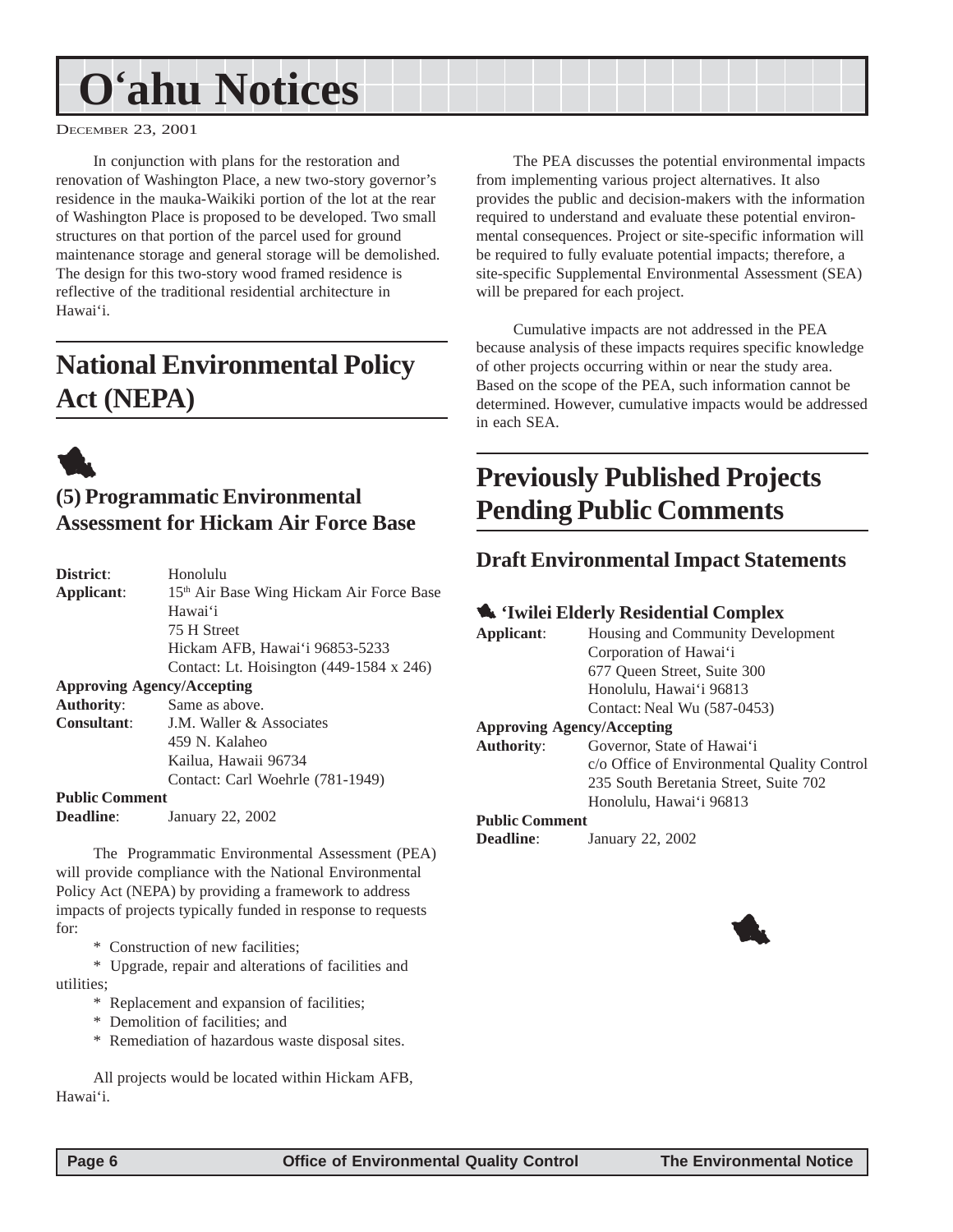## **Maui Notices**

DECEMBER 23, 2001

## <span id="page-6-0"></span>**Draft Environmental Assessments**

## $\bullet$ **(1) Kahakapao Loop Trail**

| District:             | Makawao                                     |
|-----------------------|---------------------------------------------|
| TMK:                  | $2 - 2 - 4 - 16$                            |
| Applicant:            | Na Ala Hele, Trails and Access Program      |
|                       | 685 Old Haleakala Highway                   |
|                       | Kahului, Hawai'i 96732                      |
|                       | Contact: Carrie Haurez (873-3508)           |
|                       | <b>Approving Agency/Accepting</b>           |
| <b>Authority:</b>     | Department of Land and Natural Resources    |
|                       | Division of Forestry and Wildlife           |
|                       | 54 South High Street, Room #101             |
|                       | Wailuku, Hawai'i 96793                      |
|                       | Contact: Robert Hobdy (984-8100)            |
| <b>Public Comment</b> |                                             |
| <b>Deadline:</b>      | January 22, 2002                            |
| Status:               | DEA First Notice pending public comment.    |
|                       | Address comments to the applicant with      |
|                       | copies to the approving agency or accepting |

**Permits**

**Required**: N/A

The construction of the Kahakapao Loop Trail is proposed for the Makawao Forest Reserve, Maui. The trail will loop from the Fong Ridge Road to the Paahao Ridge Road, crossing a medium sized gulch at the top and bottom of the loop. It is proposed for foot, bicycle and horse traffic. The elevational range of the trail goes from 2800' to 3650'. The trail will travel through plantations of non-native trees on the ridges and remnant native vegetation in the gulch.

authority and OEQC.

The addition of the Kahakapao Loop Trail to the Na Ala Hele trails system will add a much needed and requested equestrian trail, along with a bicycle and foot trail. The trail will also provide access opportunities for Forest Reserve management practices, recipient alien species detection and control, nature study, Wildland research, fire control, and hunters.

Construction will involve the removal of vegetation in the direct trail corridor, with native plants being avoided wherever possible. A trail bed will then be constructed according to Na Ala Hele trail construction specifications. Lastly, interpretive and educational signage will be added.

**4 5**

**1**

The negative impacts associated with the project may include a temporary increase in erosion during construction, increased visitor numbers, which may result in increased vandalism, and increased browsing by horse activity. These impacts will be mitigated by proper construction techniques, educational signage, and DLNR-DOFAW rule enforcement.



**3**

**2**

## **(2) 'Ohai Trail**

| District:                         | Lahaina                                     |
|-----------------------------------|---------------------------------------------|
| TMK:                              | $2 - 3 - 1 - 003 - 006$                     |
| Applicant:                        | Na Ala Hele, Trails and Access Program      |
|                                   | 685 Old Haleakala Highway                   |
|                                   | Kahului, Hawai'i 96732                      |
|                                   | Contact: Carrie Haurez (873-3508)           |
| <b>Approving Agency/Accepting</b> |                                             |
| <b>Authority:</b>                 | Department of Land and Natural Resources    |
|                                   | Division of Forestry and Wildlife           |
|                                   | 54 South High Street, Room #101             |
|                                   | Wailuku, Hawai'i 96793                      |
|                                   | Contact: Robert Hobdy (984-8100)            |
| <b>Public Comment</b>             |                                             |
| Deadline:                         | January 22, 2002                            |
| Status:                           | DEA First Notice pending public comment.    |
|                                   | Address comments to the applicant with      |
|                                   | copies to the approving agency or accepting |
|                                   | authority and OEQC.                         |
| <b>Permits</b>                    |                                             |
| <b>Required:</b>                  | N/A                                         |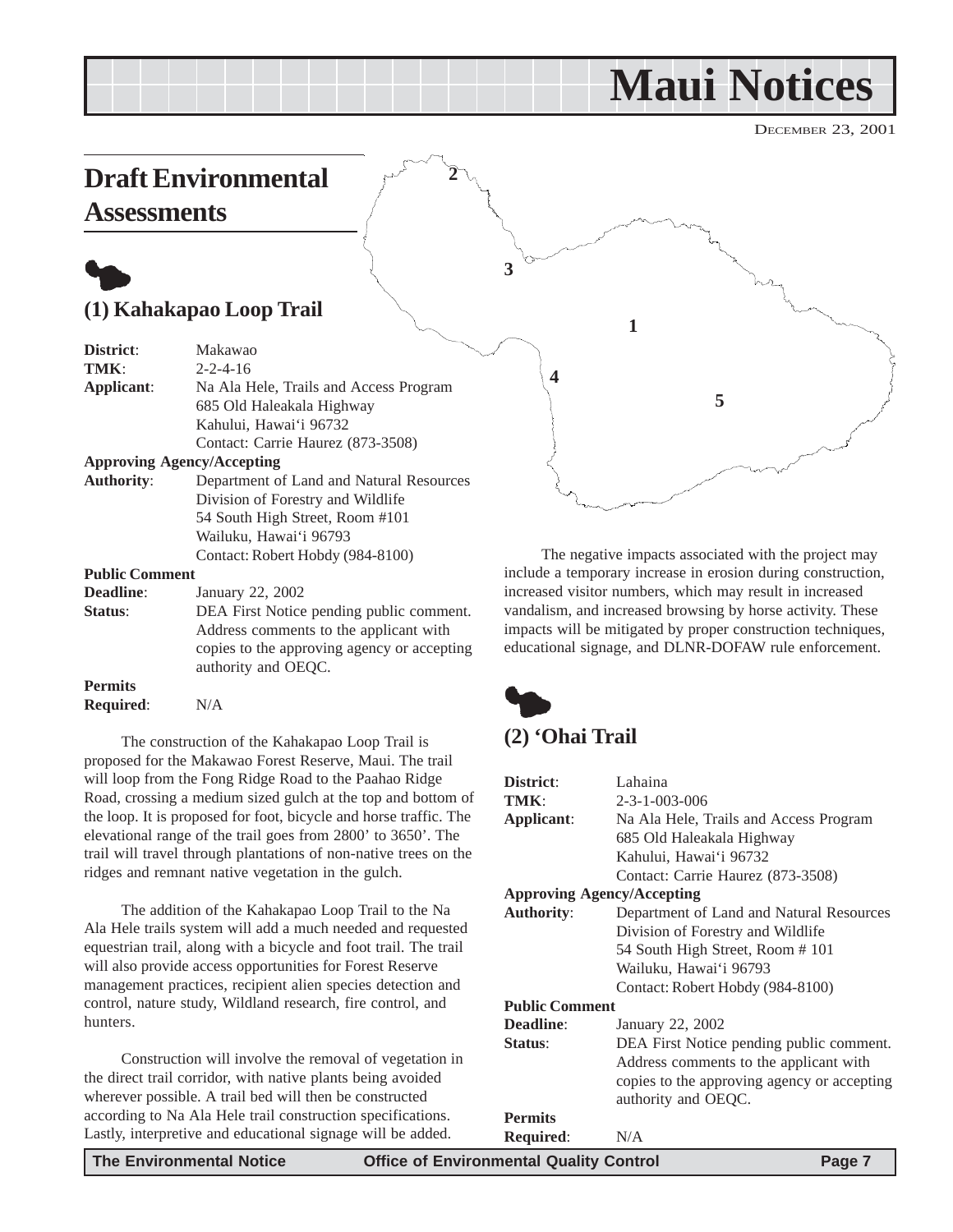## <span id="page-7-0"></span>**Maui Notices**

DECEMBER 23, 2001

Construction of the Ohai Trail is proposed for the Kahakuloa Game Management Area, Maui. The trail will loop off of the Kahekili Highway (#30) near Poelua Bay to traverse along the rolling terrain of Papanalahoa Point. Moving westward, the trail meets the edge of Alapapa Gulch and turns inland to connect again with the Kahekili Highway. It is proposed for foot traffic only. The elevational range goes from 220' to 280'. The trail travels through pasture grasses, nonnative shrubs and a scattering on native grasses, shrubs and sedges. It passes an exclosure constructed by DLNR to protect approximately 52 *Sesbania tomentosa* ('ohai) plants, offering excellent interpretive/educational opportunities.

Addition of the 'Ohai Trail to the NAH trails system adds a much needed and requested shoreline foot trail to the Kahakuloa-Nakalele area. The trail also provides access opportunities for management practices, recipient alien species detection/control, nature study, Wildland research, and photography.

Construction involves the removal of vegetation in the direct trail corridor, with native plants being avoided wherever possible. NAH trail construction specifications will be adhered to. Interpretive/educational signage will be added.

The negative impacts associated with the project may include a temporary increase in erosion during construction, increased motorcycle damage and increased visitor numbers, which may result in increased vandalism. These impacts will be mitigated by proper construction techniques, educational signage, and DLNR-DOFAW rule enforcement.



### **(3) Wailuku Wastewater Pump Station Force Main Replacement**

| Wailuku                              |
|--------------------------------------|
| $3-4-27:001$ to $3-8-36:087$         |
| County of Maui, Department of Public |
| Works and Waste Management           |
| 200 South High Street,               |
| Wailuku, Hawaii 96793                |
| Contact: Michael Miyamoto (270-7268) |
| <b>Approving Agency/Accepting</b>    |
| Same as above.                       |
| Warren S. Unemori Engineering, Inc.  |
| 2145 Wells Street, Suite 403         |
| Wailuku, Hawaii 96793                |
| Contact: Alan L. Unemori (242-4403)  |
| <b>Public Comment</b>                |
| January 22, 2002                     |
|                                      |

| Status:          | DEA First Notice pending public comment. |
|------------------|------------------------------------------|
|                  | Address comments to the applicant with   |
|                  | copies to the consultant and OEQC.       |
| <b>Permits</b>   |                                          |
| <b>Required:</b> | NPDES, SMA                               |

The County of Maui, Department of Public Works and Waste Management (DPWWM), proposes to construct a replacement 24-inch force main between the existing Wailuku Pump Station located approximately 500 feet east of the Kahului Beach Road-Waiehu Beach Road-Lower Main Street intersection, and a junction box on Hobron Avenue near the Kahului Wastewater Reclamation Facility in Kanaha. This single 24-inch High Density Polyethylene (HDPE) pipe will replace the existing 21-inch diameter force main which was constructed in late 1976.

Anticipated improvements include the following:

(1) Replacement of the existing 21-inch force main with a new 24-inch High Density Polyethylene pipe force main connecting the Wailuku Pump Station to a junction box on Hobron Avenue near the Kahului Wastewater Reclamation Facility. The pipe routes considered generally follow the route of the existing 21-inch force main except that it will be deliberately realigned or offset to minimize roadway closure of Kahului Beach Road, Ka'ahumanu Avenue, Hana Highway, Hobron Avenue, and all other potential roadway crossings.

(2)Reduced risks of possible health hazards and environmental contamination near the shoreline of Kahului Bay in the event of a break or malfunction in the existing 23+ years old force main.

(3)Increased capacity for conveyance of wastewater. (4)Acquisition of additional utility easements outside the busy roadway rights-of-way for Kahului Beach Road, Ka'ahumanu Avenue, and the start of Hana Highway.

## **Final Environmental Assessments (FONSI)**



### **(4) Waipuilani Estates**

| District:  | Makawao                             |
|------------|-------------------------------------|
| TMK:       | $3-9-001:009$                       |
| Applicant: | Betsill Brothers Construction, Inc. |
|            | 635 Kenolio Road                    |
|            | Kihei, Hawai'i 96753                |
|            | Contact: Doyle Betsill (879-5375)   |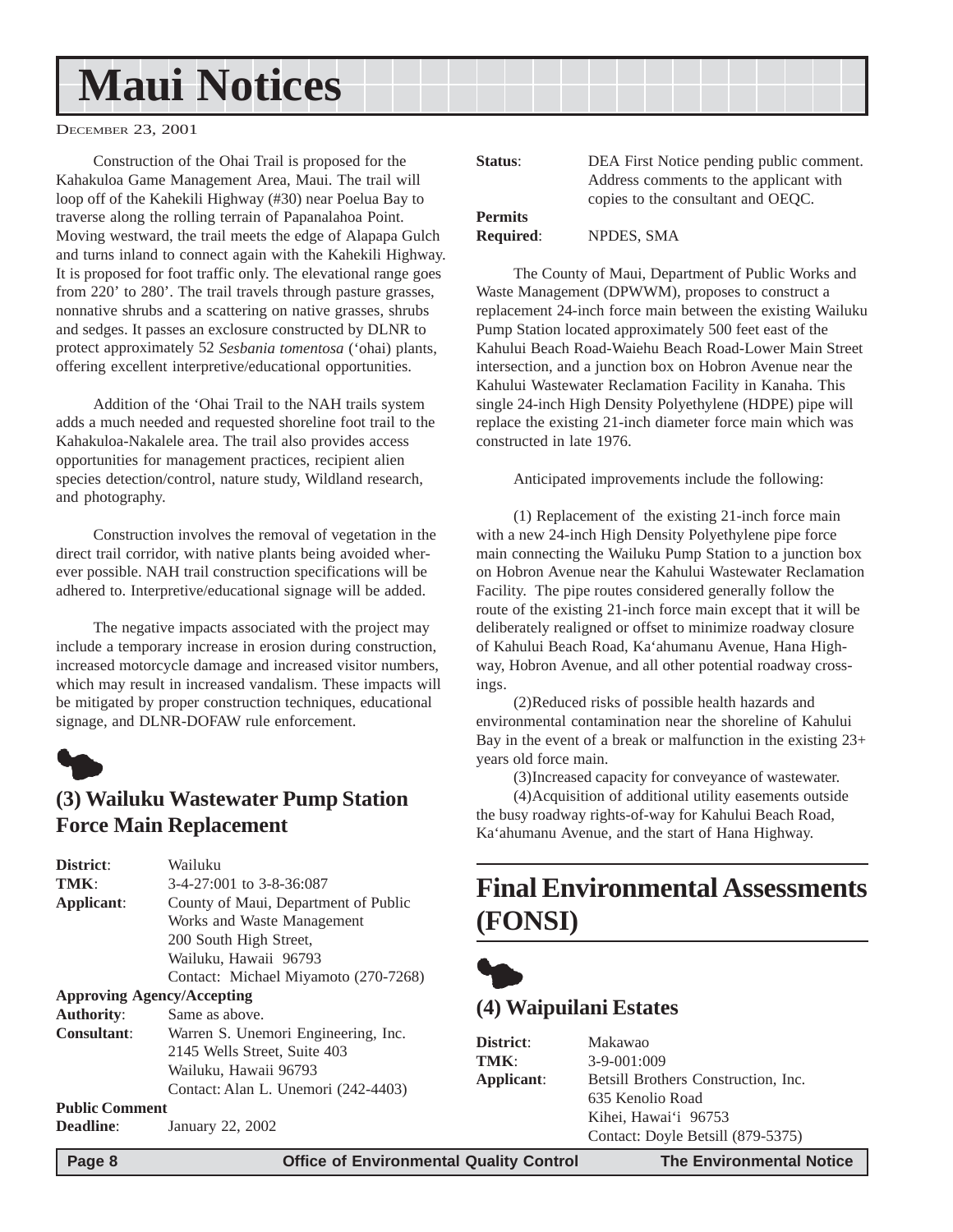<span id="page-8-0"></span>

 $\bullet$ 

#### DECEMBER 23, 2001

#### **Approving Agency/Accepting**

| <b>Authority:</b>  | County of Maui, Department of Planning  |
|--------------------|-----------------------------------------|
|                    | 250 South High Street                   |
|                    | Wailuku, Hawai'i 96793                  |
|                    | Contact: Julie Higa (270-7735)          |
| <b>Consultant:</b> | Chris Hart & Partners                   |
|                    | 1955 Main Street, Suite 200             |
|                    | Wailuku Hawai'i 96793                   |
|                    | Contact: Rory Frampton (242-1955)       |
| Status:            | FEA/FONSI issued, project may proceed.  |
| <b>Permits</b>     |                                         |
| <b>Required:</b>   | SMA, Flood Hazard Development, Building |

Chris Hart & Partners, Inc., is requesting a Special Management Area (SMA) permit in order to allow for the establishment of a 95 lot single-family residential project on an approximate 20-acre parcel located in Kihei, Maui, Hawai'i. The proposed project requires roadway improvements on County owned property in order to provide vehicular access from Kulanihako'i Road into the subject project. As such, this assessment has been prepared in accordance with Chapter 343, HRS.

The subject property is situated within the State's Urban District and is County zoned and community planned for residential development. The property is currently undeveloped and overgrown with kiawe trees, shrubs, weeds, bushes, and grasses. The proposed project will be developed in accordance with Maui County Code, Chapter 19.84, "R-0 Zero Lot Line Overlay District" which allows for a maximum of five units per acre and a minimum lot size of 4,000 square feet for each R-0 Lot Line lot within the R-3, Residential District. The proposed house/lot packages are anticipated to be largely affordable to Maui's median income households.

The proposed project will require the provision of both on and off-site infrastructure to support the development. Onsite infrastructure will include an internal street network, as well as, the provision of water, sewer, drainage, electrical, and telephone system improvements. Access will be provided via a roadway along the south side of Kulanihako'i Road, approximately 800 feet east of South Kihei Road. A second roadway entrance and exit is proposed along South Kihei Road. This roadway will be restricted to right turns in and out in order to minimize the project's impact on traffic flow along South Kihei Road.

The Final EA concludes that the project should not result in significant environmental impacts to surrounding properties, nearshore waters, natural resources, or archaeological and historic resources on the site or in the immediate area. Public infrastructure and services including roadways, sewer and water systems, medical facilities, police and fire

protection, parks, and schools, are, or will be adequate to serve the project and therefore will not be significantly impacted by the project. The proposed project will not impact public view corridors and will not produce significant adverse impact upon the visual character of the site and its immediate environs.

In light of the foregoing, the proposed project will not result in significant environmental impacts to the environment and a FONSI is warranted.

## **National Environmental Policy Act (NEPA)**

**(5) Proposed Security Improvements for the Maui Space Surveillance Complex at Haleakala Observatories**

| District:             | Makawao                                   |
|-----------------------|-------------------------------------------|
| Applicant:            | U.S. Air Force                            |
|                       | <b>AFRL</b> Directed Energy Detachment 15 |
|                       | Haleakala, Hawai'i                        |
| <b>Public Comment</b> |                                           |
| <b>Deadline:</b>      | January 4, 2001                           |

The Air Force has prepared an environmental assessment evaluating potential impacts on the environment associated with proposed installation of additional security measures at Maui Space Surveillance Complex (MSSC). The Air Force Research Laboratory/Directed Energy Directorate proposes this action, which is part of Air Force Material Command.

The proposed action will provide adequate security protection to the MSSC. The proposal will correct security perimeter discrepancies by the installing two security gates, bollards and chains and a natural lava rock barrier to discourage off-road vehicle traffic.

A copy of the draft environmental assessment and the proposed Finding of No Significant Impact (FONSI) is available at the Kihei, Makawao, Hana, and Wailuku Libraries reference desks. The public comment period ends January 4, 2001. Individuals wishing further information or to contribute comments, should contact Ms. Michelle Hedrick at (505) 846-4574 or Mr. Randy Ueshiro at (808) 249-1372.  $\bullet$ 

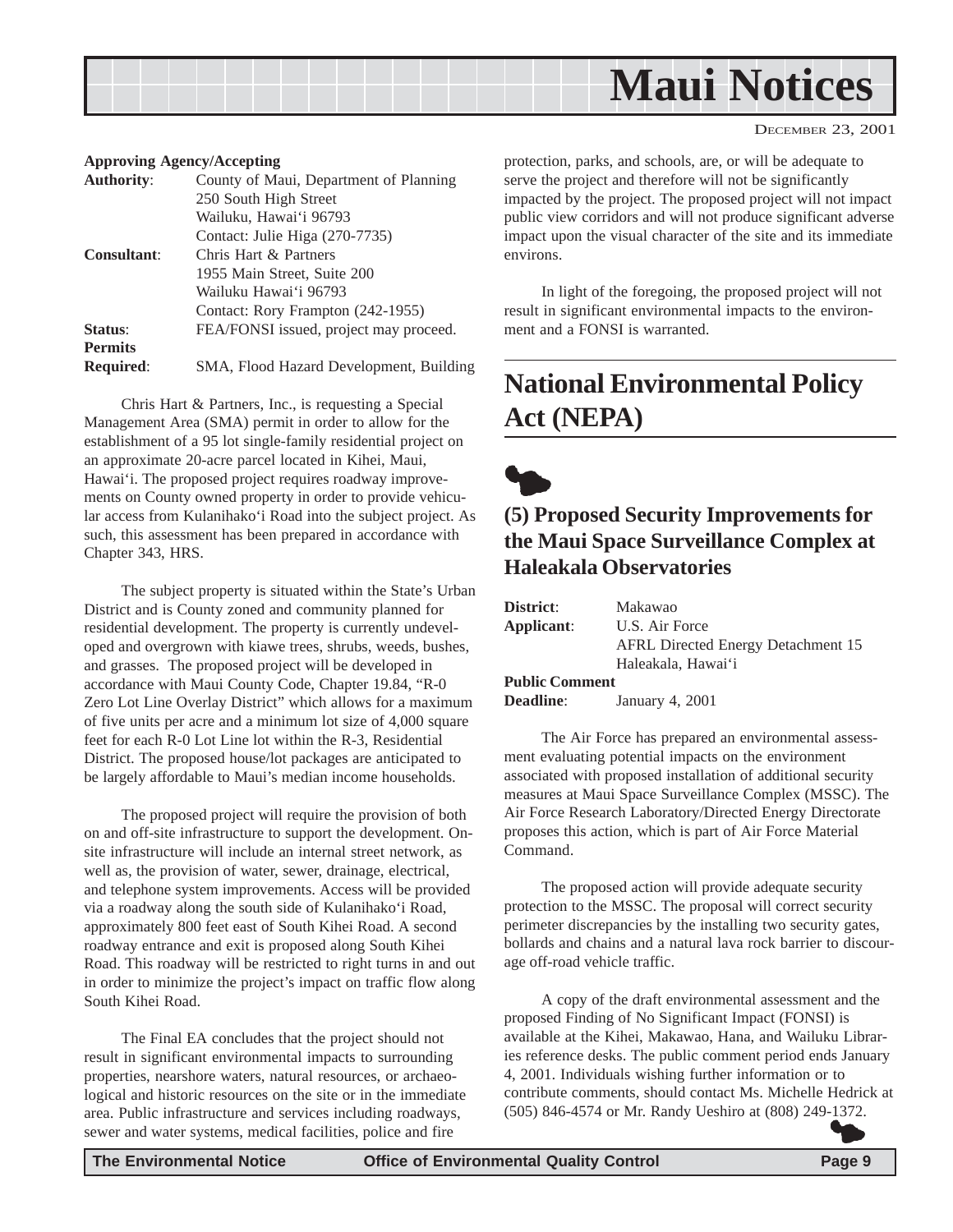## <span id="page-9-0"></span>**Hawai'i Notices**

DECEMBER 23, 2001

## **Environmental Impact Statement Preparation Notices (EISPN)**

## $\blacklozenge$

## **(1) Lalamilo Residential Lots and Commercial/Industrial Mixed Uses**

| District:             | South Kohala                                |
|-----------------------|---------------------------------------------|
| TMK:                  | 6-6-01:10, 54, & 77; 6-6-04:12-17           |
| Applicant:            | Department of Hawaiian Home Lands           |
|                       | 1099 Alakea Street, 12 <sup>th</sup> Floor  |
|                       | Honolulu, Hawaii 96813                      |
|                       | Contact: Amy Arakaki (587-6450)             |
|                       | <b>Approving Agency/Accepting</b>           |
| <b>Authority:</b>     | Governor of Hawaii                          |
|                       | c/o Office of Environmental Quality Control |
|                       | 235 South Beretania Street, Suite 702       |
|                       | Honolulu, Hawaii 96813                      |
| <b>Consultant:</b>    | PBR Hawaii - Hilo Office                    |
|                       | 101 Aupuni Street, Suite 310                |
|                       | Hilo, Hawaii 96720                          |
|                       | Contact: Yukie Ohashi (961-3333)            |
| <b>Public Comment</b> |                                             |
| Deadline:             | January 22, 2002                            |
| Status:               | EISPN First Notice pending public com-      |
|                       | ment. Address comments to the applicant     |
|                       | with copies to the approving agency or      |
|                       | accepting authority, the consultant.        |
| <b>Permits</b>        | (Phase 1 -Building/Grading/NPDES)           |
| Required:             | (Phase 2 - Building/Grading/NPDES,          |

The Department of Hawaiian Home Lands is proposing to develop Residential Homestead Lots on approximately 265 acres of land it recently acquired from the State of Hawaii as part of the settlement to restore the Hawaiian Home Lands Trust. The primary goal of the Project is to develop and deliver 400 Residential Homestead Lots to the native Hawaiian beneficiaries who have identified their preference to reside in North Hawaii. Approximately half of the product would be developer-built homes and the remaining half is anticipated to be owner-builder and/or self-help homes. Lot sizes would be a minimum of 10,000 square feet. An additional goal is to manage approximately 33 acres of the property for revenue producing commercial and light industrial uses to support homestead development activities. Access is planned as a new loop road from Kawaihae Road and from the South Kohala Distribution Road.

Section 404, Clean Water Act, SCAP)



The project is planned in three phases. Conceptually, the Residential Lots would be constructed in Phases 1 and 2 between 2002 and 2005. The development of the Commercial and Industrial Mixed Uses would occur in Phase 3 which is anticipated after 2006 and will be phased to meet the market demand.

## **Previously Published Projects Pending Public Comments**

#### **Draft Environmental Assessments**

#### 6 **Hawkins Single Family Residence**

| Applicant:                        | Steven & Gale Elizabeth Hawkins (962-    |
|-----------------------------------|------------------------------------------|
|                                   | <b>6920</b> )                            |
|                                   | P.O. Box 344                             |
|                                   | Laupahoehoe, Hawaii 96764                |
| <b>Approving Agency/Accepting</b> |                                          |
| <b>Authority:</b>                 | Department of Land and Natural Resources |
|                                   | $P.$ $O.$ $Box 621$                      |
|                                   | Honolulu, Hawaii 96809                   |
|                                   | Contact: Masa Alkire (587-0385)          |
| <b>Public Comment</b>             |                                          |
| Deadline:                         | January 7, 2002                          |
|                                   |                                          |
|                                   |                                          |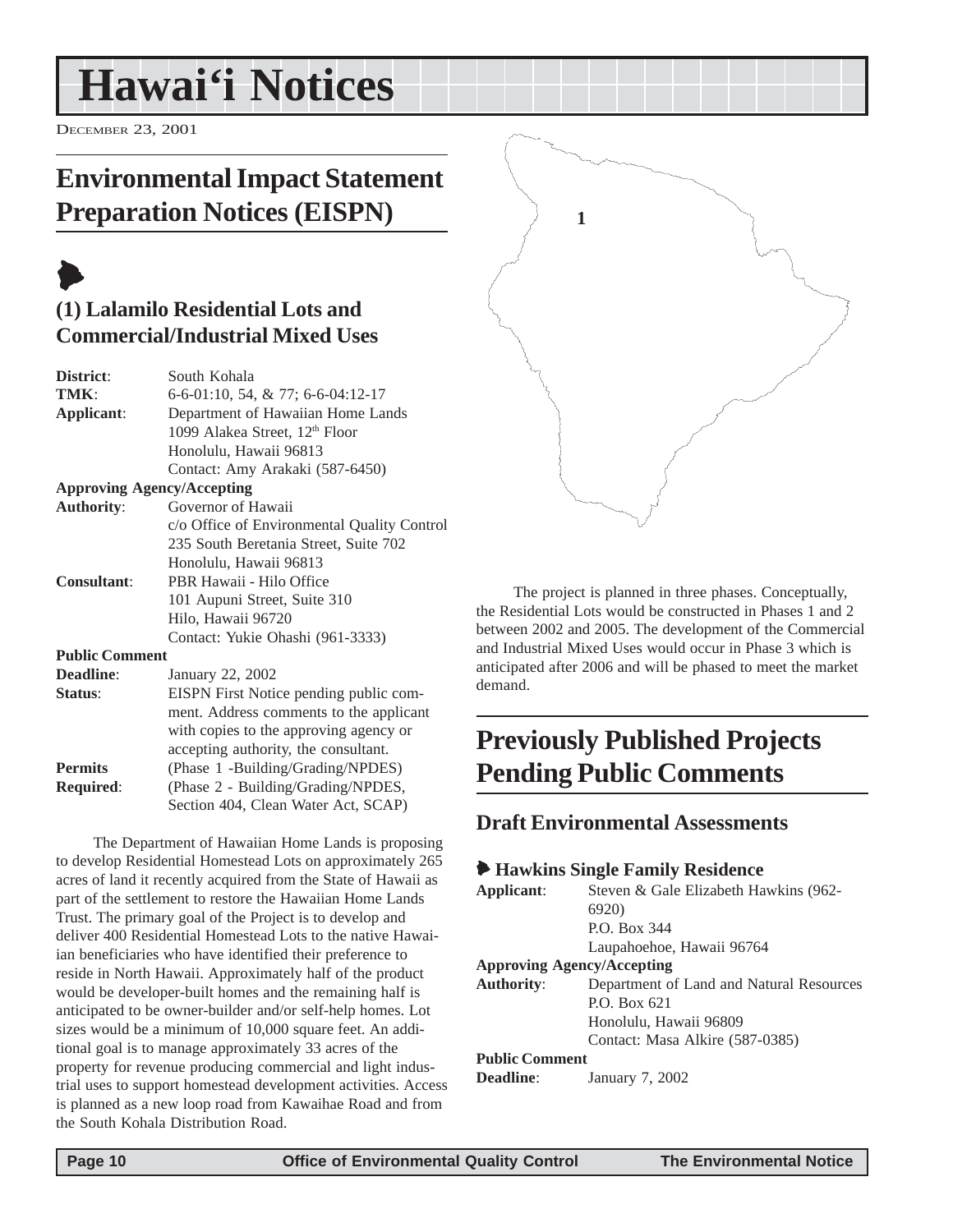## **Hawai'i Notices**

**Kaua'i Notices**

DECEMBER 23, 2001

## <span id="page-10-0"></span>**Withdrawal**

## 6 **Keopuka Lands Project**

The Keopuka Lands Draft Environmental Impact Statement, island of Hawai'i, district of South Kona, has been withdrawn by the applicant effective December 3, 2001. The Draft EIS was published in the July 23, 2000 issue of the *Environmental Notice*.  $\blacktriangleright$ 

## **Draft Environmental Assessments**



## **(1) Kaua'i Judiciary Complex**

| District:                         | Lihu'e                                   |
|-----------------------------------|------------------------------------------|
| TMK:                              | $3 - 6 - 02:01$                          |
| Applicant:                        | Department of Accounting and General     |
|                                   | Services                                 |
|                                   | 1151 Punchbowl Street, Room 430          |
|                                   | Honolulu, Hawai'i 96813                  |
|                                   | Contact: Daniel Jandoc (586-0476)        |
| <b>Approving Agency/Accepting</b> |                                          |
| <b>Authority:</b>                 | Same as above.                           |
| <b>Consultant:</b>                | Anbe, Aruga & Ishizu Architects, Inc.    |
|                                   | 1441 Kapi'olani Boulevard, Suite 206     |
|                                   | Honolulu, Hawai'i 96814                  |
|                                   | Contact: Jim Niermann (842-1133)         |
| <b>Public Comment</b>             |                                          |
| <b>Deadline:</b>                  | January 22, 2002                         |
| Status:                           | DEA First Notice pending public comment. |
|                                   | Address comments to the applicant with   |
|                                   | copies to the consultant and OEQC.       |
| <b>Permits</b>                    |                                          |
| <b>Required:</b>                  | <b>NPDES</b>                             |

The State Department of Accounting and General Services (DAGS) proposes to develop a new Kaua'i Judiciary Complex to house the State Family Court, District Court, and Circuit Court on Kaua'i.

The proposed 112,000 square-foot complex will be constructed on a 6.5-acre parcel of vacant land on Kapule Highway near the Vidinha Memorial Stadium in Lihu'e. The judiciary complex will join a new Police Headquarters and County transportation facility as part of the new civic center planned for the Lihu'e-Hanamaulu area. The new facility will replace the existing Lihu'e Courthouse which lacks the capacity and functional space to meet Kaua'i's current and future judiciary needs.

The complex will consist of three levels containing six courtrooms, office space, court program space, conference rooms, secured areas, holding cells, legal research and archive space, and public areas with exhibit space. Two

**1**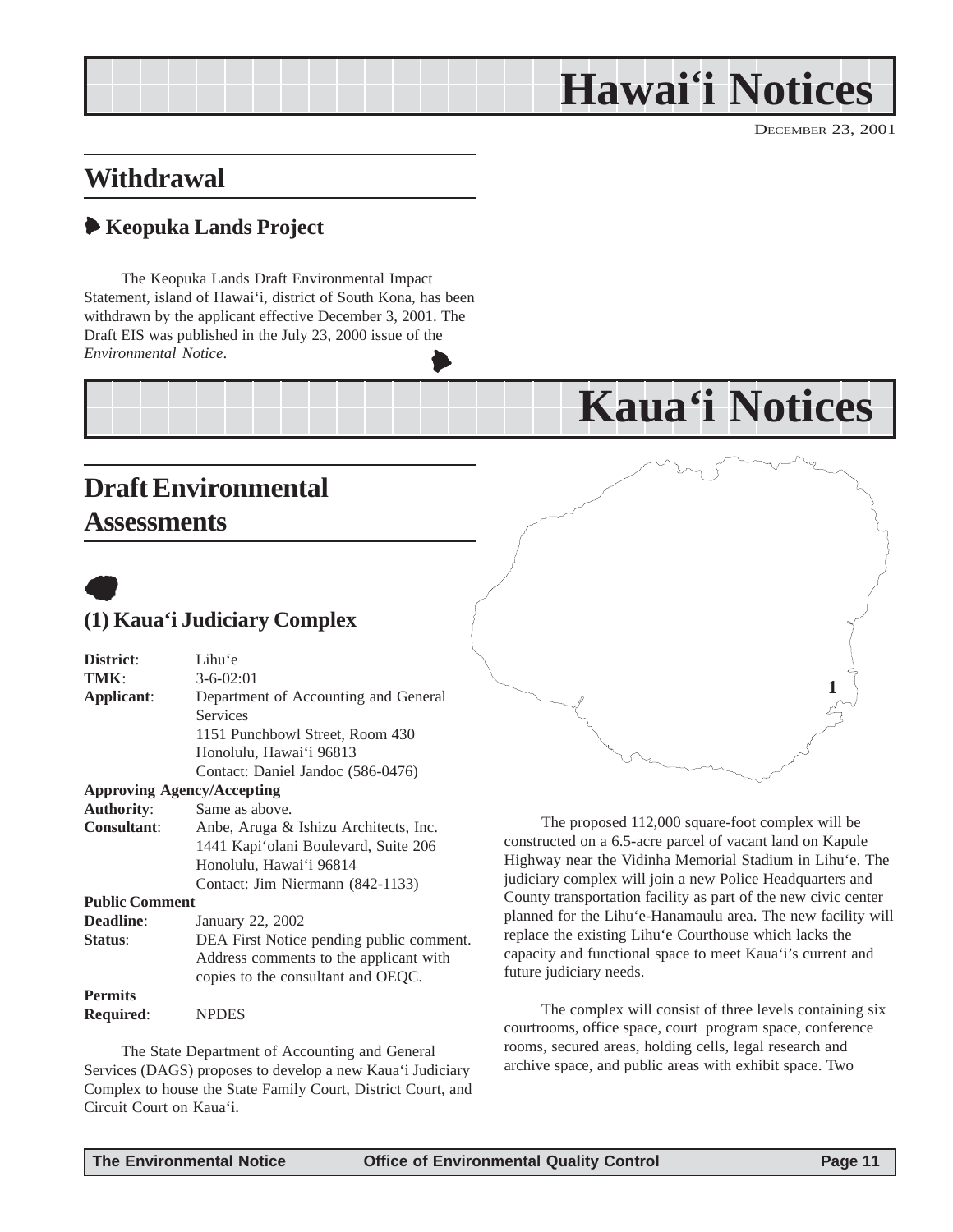## <span id="page-11-0"></span>**Kaua'i Notices**

DECEMBER 23, 2001

hundred eighty-six parking spaces will be provided for the public and staff. Landscaping, an external air conditioning cooling tower, and an independent emergency generator building are included in project plans.

Construction activities will generate short-term impacts in the form of fugitive dust, exhaust emissions, and construction noise. These impacts are temporary in nature and will be mitigated through best management practices developed for the project. Development of the judiciary complex is not anticipated to have negative impacts on rare, threatened, or endangered species, or their habitats, public welfare, water or air quality, scenic resources, cultural resources or practices, or surrounding land uses. No zoning changes are required by the project. The proposed project supports the long range development strategy for the area, as expressed in the Lihu'e-Hanamaulu Master Plan.

## **Previously Published Projects**

#### **Draft Environmental Assessments**

#### 7 **Hanamaulu Coastal Renaturalization Plan**

**Applicant**: EWM Kaua'i, LLC c/o Walton Hong (245-4757) 3135-A 'Akahi Street Lihu'e, Hawai'i 96766

#### **Approving Agency/Accepting**

**Authority**: County of Kaua'i, Planning Department 4444 Rice Street, Suite 473 Lihu'e, Hawai'i 96766 Contact: Keith Nitta (241-6677)

 $\bullet$ 

#### **Public Comment**

**Deadline**: January 7, 2002

## **Shoreline Notices**

#### **Shoreline Certification Applications**

Pursuant to § 13 -222-12, HAR the following shoreline certification applications are available for inspection at the DLNR District Land Offices on Kaua'i, Hawai'i and Maui and at Room 220, 1151 Punchbowl St., Honolulu, O'ahu (Tel: 587-0414). All comments shall be submitted in writing to the State Land Surveyor, 1151 Punchbowl Street, Room 210, Honolulu, Hawai'i 96813 and postmarked no later than fifteen (15) calendar days from the date of the public notice of the application.

| Case No.                | Date     | Location                                                                                                                                                                                                                                           | Applicant                                                          | TMK                      |
|-------------------------|----------|----------------------------------------------------------------------------------------------------------------------------------------------------------------------------------------------------------------------------------------------------|--------------------------------------------------------------------|--------------------------|
| HA-075-2<br>Resubmitted | 11/29/01 | Portion of Grant 3019 to Kaaipulu (W) and portion of R. P.<br>3814, Land Commission Award 9235-B, Apana 2 to Haki,<br>portion of Kailua-Keauhou Beach Road, land situated at<br>Kapalaalaea 2 <sup>nd</sup> , North Kona, Island of Hawaii, Hawaii | Don McIntosh<br>Consulting, for<br>Douglas Leopold                 | $7 - 7 - 10:05$          |
|                         |          | Address: Non-assigned (Vacant)                                                                                                                                                                                                                     |                                                                    |                          |
|                         |          | Purpose: Building Permit                                                                                                                                                                                                                           |                                                                    |                          |
| MA-263                  | 12/4/01  | Land Court Application 404, as shown on map 1, Lot C<br>being Land Patent 8169, Land Commission Award 83 to<br>Thomas Phillips, land situated at Kooka and Alio, Lahaina,<br>Island of Maui, Hawaii                                                | Akamai Land<br>Surveying, Inc., for<br>Joseph Fedele               | $4 - 6 - 2:05$<br>& 06   |
|                         |          | Address: 433 and 455 Front Street                                                                                                                                                                                                                  |                                                                    |                          |
|                         |          | Purpose: Building Permit                                                                                                                                                                                                                           |                                                                    |                          |
| HA-202-2                | 12/4/01  | Lot A Unit A of Puako Beach Lots, land situated at<br>Lalamilo, South Kohala, Island of Hawaii, Hawaii                                                                                                                                             | Don McIntosh<br>consulting, for Nann                               | $6 - 9 - 03:16$          |
|                         |          | Address: Non-assigned (Vacant)                                                                                                                                                                                                                     | Hylton                                                             |                          |
|                         |          | Purposes: Building Permit                                                                                                                                                                                                                          |                                                                    |                          |
| OA-856                  | 12/7/01  | Lot 3 of Waialae Beach Lots, Section "C" as shown on<br>Bishop Estate Map 2713 also being a portion of R.P. 3578,<br>Land Commission Award 10613, Apana 3 to A. Paki, land<br>situated at Waialae-Iki, Honolulu, Island of Oahu, Hawaii            | Jaime F.<br>Alimboyoguen, LLC<br>for E. Howard<br>Klemmer and wife | $3 - 5 - 22$ :<br>por 18 |
|                         |          | Address: 4909 Kalanianaole Highway                                                                                                                                                                                                                 | Amie                                                               |                          |
|                         |          | Purpose: Determine Setback                                                                                                                                                                                                                         |                                                                    |                          |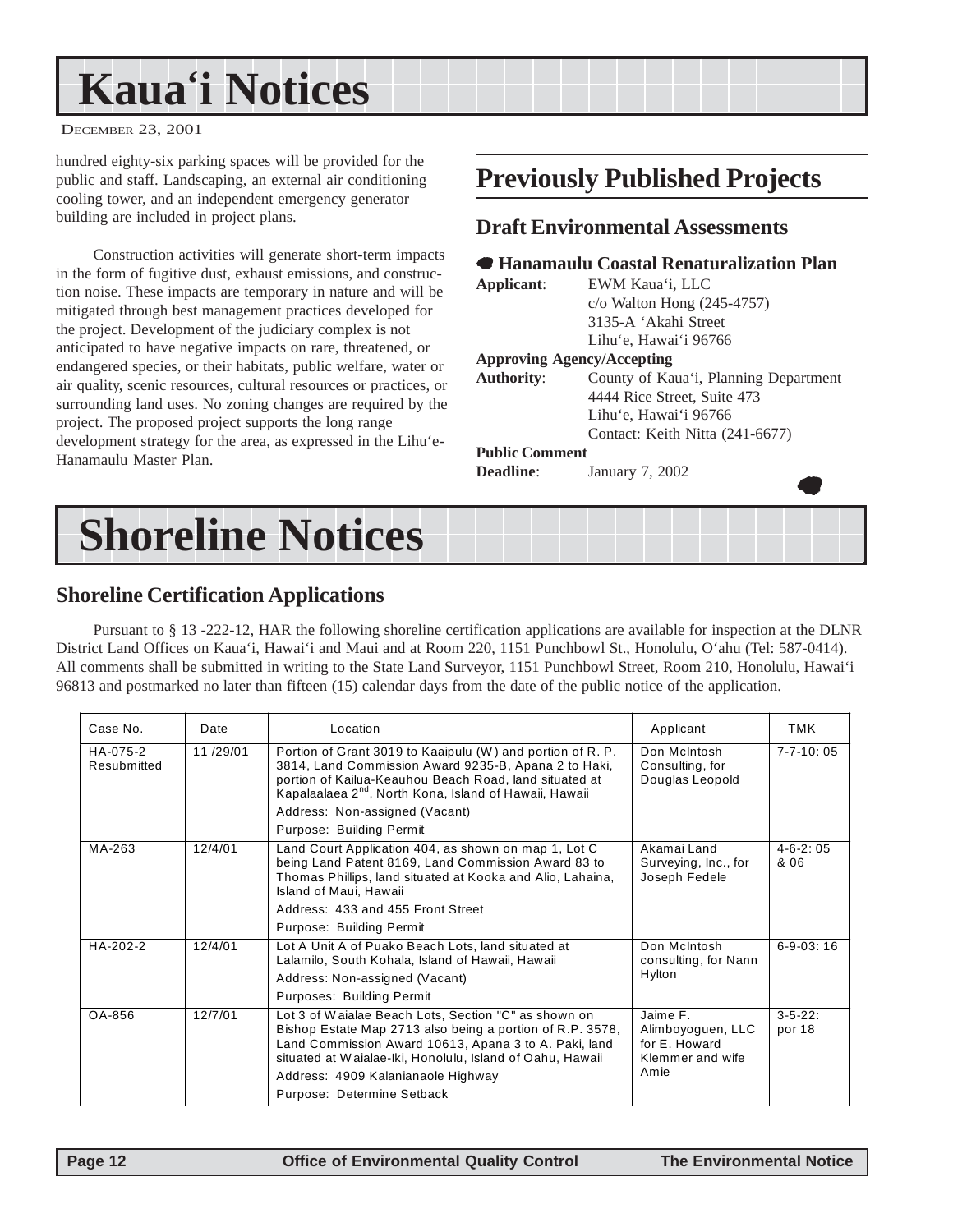<span id="page-12-0"></span>

#### **Shoreline Certifications and Rejections**

Pursuant to §13-222-26, HAR the following shorelines have been certified or rejected by the DLNR. A person may appeal a certification or rejection to the BLNR, 1151 Punchbowl Street, Room 220, Honolulu, Hawai'i 96813, by requesting in writing a contested case hearing no later than twenty (20) calendar days from the date of public notice of certification or rejection.

| Case No. | Date                                   | Location                                                                                                                                                                                                                                                                             | Applicant                                                                                                   | <b>TMK</b>                |
|----------|----------------------------------------|--------------------------------------------------------------------------------------------------------------------------------------------------------------------------------------------------------------------------------------------------------------------------------------|-------------------------------------------------------------------------------------------------------------|---------------------------|
| HA-075-2 | Certification<br>Withdrawn<br>11/29/01 | Portion of Grant 3019 to Kaaipulu (W) and portion of R. P.<br>3814, Land Commission Award 9235-B, Apana 2 to Haki,<br>portion of Kailua-Keauhou Beach Road, land situated at<br>Kapalaalaea 2 <sup>nd</sup> , North Kona, Island of Hawaii, Hawaii<br>Address: Non-assigned (Vacant) | Don McIntosh<br>Consulting, Inc., for<br>Douglas Leopold                                                    | $7 - 7 - 10:05$           |
|          |                                        | Purpose: Building Permit                                                                                                                                                                                                                                                             |                                                                                                             |                           |
|          |                                        | Note: At the request of the applicant the 2/12/01 Shoreline<br>certification is withdrawn. A revised shoreline application<br>was submitted 11/29/01                                                                                                                                 |                                                                                                             |                           |
| OA-851   | 12/7/01<br>Certified                   | Land Court Application 1420, as shown on Map 190, land<br>situated at Puuloa, Ewa, Island of Oahu, Hawaii                                                                                                                                                                            | ControlPoint<br>Surveying, Inc., for                                                                        | $9-1-28:40$               |
|          |                                        | Address: 91-603 Pohakupuna Road                                                                                                                                                                                                                                                      | Robert U. Mitsuyasu<br>Company                                                                              |                           |
|          |                                        | Purpose: Building Permit                                                                                                                                                                                                                                                             |                                                                                                             |                           |
| OA-852   | 12/7/01<br>Certified                   | Lot 11 of the Maunalua Bay View Lots Subdivision, Unit 1<br>as shown on File Plan 750 and lot A and B, Being a portion<br>of Royal Patent 4474, Land Court Award 7713, Apana 30<br>to V. Kamamalu, land situated at Maunalua, Honolulu,<br>Island of Oahu, Hawaii                    | ParEn, Inc., dba park<br>engineering, for<br>Edwin Hollenback,<br>Representation T. J.<br>and Holly Gorence | $3-9-27:03$<br>04, and 05 |
|          |                                        | Address: 112, 120, and 128 Hanapepe Loop                                                                                                                                                                                                                                             |                                                                                                             |                           |
| OA-086-2 | 12/7/01                                | Purpose: Renovations<br>Lots 3 and 4, as shown on Land court Application 616                                                                                                                                                                                                         | Sam O. Hirota, Inc.,                                                                                        | $4-3-5:76$                |
|          | Certified                              | (Map 1), land situated at Kailua, Koolaupoko, Island of<br>Oahu, Hawaii                                                                                                                                                                                                              | for Bob Fitzwilson                                                                                          |                           |
|          |                                        | Address 1240 and 1254 Mokulua Drive                                                                                                                                                                                                                                                  |                                                                                                             |                           |
|          |                                        | Purpose: Architectural Design                                                                                                                                                                                                                                                        |                                                                                                             |                           |
| OA-853   | 12/7/01<br>Certified                   | Lot 1567 of Land Court Application 242, (Map 210), land<br>situated at Puuloa, Ewa, Island of Oahu, Hawaii<br>Address: 91-701 Oneula Place                                                                                                                                           | Wesley T. Tengan,<br>for Ulrich Stams and<br>Carol Stams                                                    | $9 - 1 - 28:01$           |
|          |                                        | Purpose: Building Permit                                                                                                                                                                                                                                                             |                                                                                                             |                           |
| OA-854   | 12/7/01<br>Certified                   | Lot 289 Land Court Application 1052, as shown on Map 7,<br>land situated at Makaha, Waianae, Island of Oahu, Hawaii                                                                                                                                                                  | Wesley T. Tengan,<br>for Richard O. Linville                                                                | $8-4-9:14$                |
|          |                                        | Address: 84-281 Makau Street                                                                                                                                                                                                                                                         |                                                                                                             |                           |
|          |                                        | Purpose: Building Permit                                                                                                                                                                                                                                                             |                                                                                                             |                           |
| MA-261   | 12/7/01<br>Certified                   | Lot 1 of the Lahaina Beach Subdivision, land situated at<br>Puunoa, Lahaina, Island of Maui, Hawaii<br>Address: 1 Kai Pali Place                                                                                                                                                     | Akamai Land<br>Surveying, Inc., for<br>Mark McDonald                                                        | $4 - 5 - 3:06$            |
|          |                                        | Purpose: Building Permit                                                                                                                                                                                                                                                             |                                                                                                             |                           |
| MO-071   | 12/7/01<br>Certified                   | Portion of Ahupuaa of Ahaino First and Mahele Award 10<br>to Hanakaipo, land situated at Kupeko-Kailiua, Island of<br>Molokai, Maui, Hawaii                                                                                                                                          | Newcomer-Lee<br>Land Surveyors, Inc.,<br>for Paul I. Laub                                                   | 5-7-06:17                 |
|          |                                        | Address: Non-assigned                                                                                                                                                                                                                                                                |                                                                                                             |                           |
|          |                                        | Purpose: Building Permit                                                                                                                                                                                                                                                             |                                                                                                             |                           |
| MA-256   | 12/7/01<br>Certified                   | Portion of Grant 3343 to Claus Spreckels, land situated at<br>Spreckelsville, Wailuku, Island of Maui, Hawaii                                                                                                                                                                        | Akamai Land<br>Surveying, Inc., for                                                                         | $3 - 8 - 02:07$           |
|          |                                        | Address: 463 Laulex Place, Paia                                                                                                                                                                                                                                                      | Willie Hugh Nelson,<br>etal                                                                                 |                           |
|          |                                        | Purpose: Building permit                                                                                                                                                                                                                                                             |                                                                                                             |                           |
| HA-250   | 12/7/01<br>Certified                   | Lots 41 & 42 Milolii Beach Lots being Grant 3723, File Plan<br>789, land situated at Papa 2 <sup>nd</sup> , South Kona, Island of<br>Hawaii, Hawaii                                                                                                                                  | Don McIntosh<br>Consulting, Inc., for<br>Randy Gilmore and                                                  | $8 - 8 - 06:19$<br>& 20   |
|          |                                        | Address: Non-assigned (Kai Avenue)<br>Purpose: Building Permit                                                                                                                                                                                                                       | Elisa Brabence                                                                                              |                           |

**The Environmental Notice Office of Environmental Quality Control Page 13**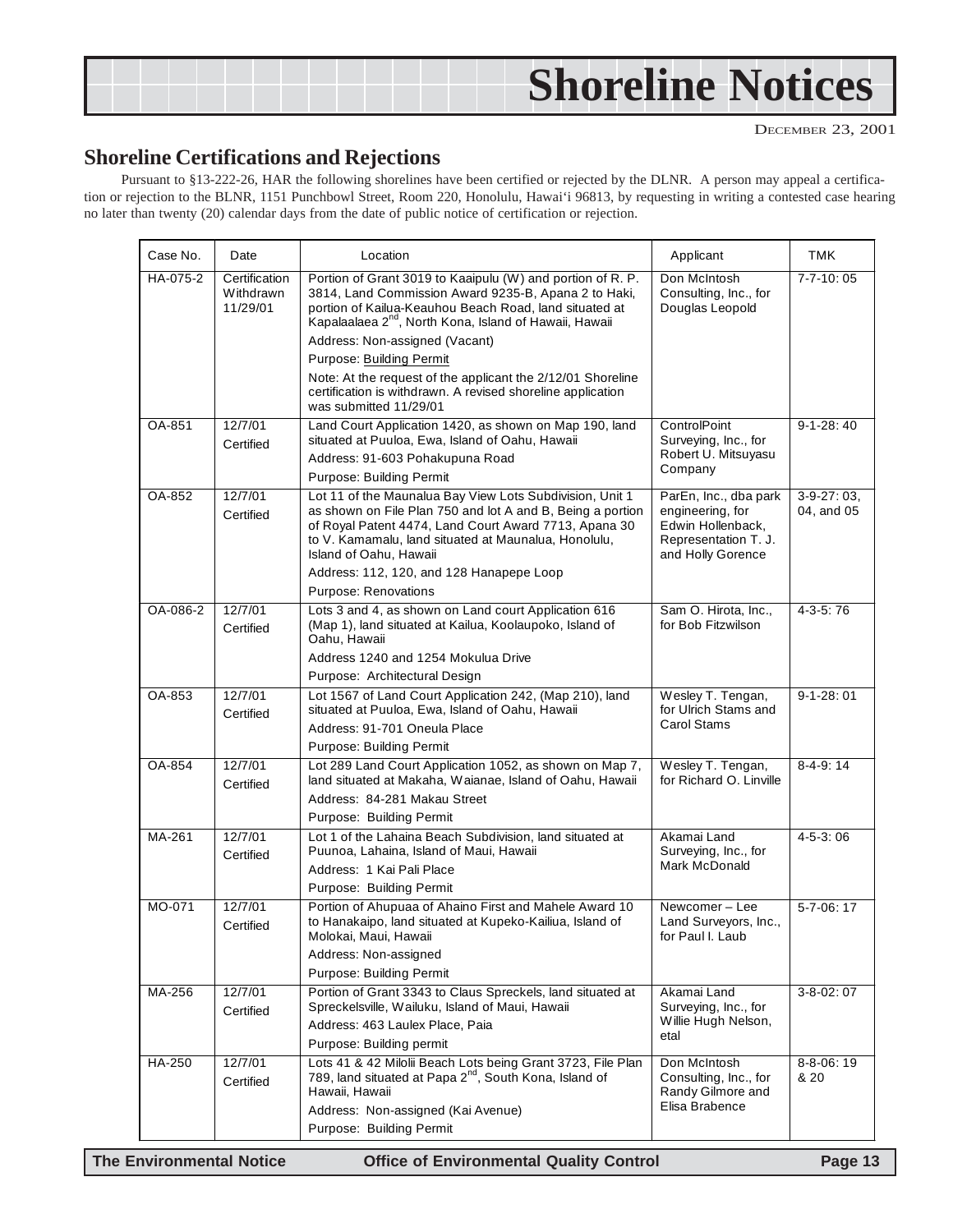## **Pollution Control Permits**

DECEMBER 23, 2001

## **Department of Health Permits**

The following is a list of some pollution control permits currently being reviewed by the State Department of Health. For more information about any of the listed permits, please contact the appropriate branch or office of the Environmental Management Division at 919 Ala Moana Boulevard, Honolulu.

#### **Safe Drinking Water**

| Branch &<br>Permit Type                                       | Applicant & Permit Number                                                    | <b>Project Location</b>                                                                                                             | Pertinent<br><b>Dates</b> | <b>Proposed Use</b>                                                                     |
|---------------------------------------------------------------|------------------------------------------------------------------------------|-------------------------------------------------------------------------------------------------------------------------------------|---------------------------|-----------------------------------------------------------------------------------------|
| Safe Drinking Water<br>Branch, 586-4258<br><b>UIC Permit</b>  | UH College or Trop. Ag. &<br>Human Resources, Coop<br>Ext. Service; UH-2147  | Komohana Agricultural Complex<br>875 Komohana St., Hilo                                                                             | n/a                       | Registration of 2 injection wells for sanitary<br>and laboratory-related wastes.        |
| Safe Drinking Water<br>Branch, 586-4258<br><b>UIC Permit</b>  | Pio Partners<br>UH-1893                                                      | Captain Cook Shopping Center<br>81-6224 Mamalahoa Hwy., Captain<br>Cook, S. Kona                                                    | n/a                       | Change-of-Operator for 2 injection wells for<br>sewage disposal.                        |
| Safe Drinking Water<br>Branch, 586-4258<br><b>UIC Permit</b>  | 1250 Oceanside Partners<br><b>UH-2148</b>                                    | Hokuli'a, Phase 2<br>TMK 8-1-04:3, Kealakekua, North and<br>South Kona                                                              | n/a                       | Construction of 17 injection wells for<br>surface drainage.                             |
| Safe Drinking Water<br>Branch, 586-4258<br><b>UIC Permit</b>  | Hawaii Electric Light<br>Company; UH-1438                                    | <b>Puna Generating Facility</b><br>Puna Mill Road, Keaau, Puna<br>TMK 1-6-03:93                                                     | n/a                       | Permit renewal of one injection well for<br>noncontact condenser cooling water.         |
| Safe Drinking Water<br>Branch, 586-4258<br><b>UIC Permit</b>  | Hawaii Electric Light<br>Company; UH-1680                                    | Hill Plant Tank Farm (Drainage Well)<br>54 Hale Kauwila St., Hilo                                                                   | n/a                       | Abandonment of one injection well for<br>surface drainage.                              |
| Safe Drinking Water<br>Branch, 586-4258<br><b>UIC Permit</b>  | Department of Accounting &<br>General Services, State of<br>Hawaii; UH-2065A | Kealakehe High School, 4th Increment,<br>Phase 2, Bldgs, Track, & Football field;<br>74-5000 Puohulihuli St., Kealakehe, N.<br>Kona | tba                       | Construction of 6 injection wells for surface<br>drainage.                              |
| Safe Drinking Water<br>Branch, 586-4258<br><b>UIC Permit</b>  | Department of Defense,<br>HIARNG, State of Hawaii<br><b>UH-1924</b>          | Keaukaha Military Reservation, Well<br>No. 509; Building No. 509, Leilani St.,<br>Hilo                                              | n/a                       | Registration of one injection well for<br>sewage disposal.                              |
| Safe Drinking Water<br>Branch, 586-4258,<br><b>UIC Permit</b> | Seabury Hall, Inc.<br><b>UM-2150</b>                                         | Seabury Hall<br>480 Oinda Road, Makawao, Maui                                                                                       | n/a                       | Registration of 3 injection wells for sewage<br>disposal.                               |
| Safe Drinking Water<br>Branch, 586-4258<br><b>UIC Permit</b>  | <b>Ball Metal Beverage</b><br>Container Corp.; UO-1224                       | Ball Metal Beverage Container Corp.<br>91-320 Komohana St., Kapolei                                                                 | n/a                       | Permit renewal of 3 injection wells for<br>industrial wastewater disposal.              |
| Safe Drinking Water<br>Branch, 586-4258<br><b>UIC Permit</b>  | Association of Apartment<br>Owners: UO-2021                                  | Haleiwa Surf Condominium<br>66-303 Haleiwa Beach Road, Waialua                                                                      | n/a                       | Permit renewal of 3 injection wells for<br>sewage disposal.                             |
| Safe Drinking Water<br>Branch, 586-4258<br><b>UIC Permit</b>  | UO-2149                                                                      | City and County of Honolulu Sand Island WWTP, Unit 1, Phase 2A<br>1350 Sand Island Parkway, Honolulu                                | n/a                       | Construction of up to 32 injection wells for<br>construction dewatering of groundwater. |
| Safe Drinking Water<br>Branch, 586-4258<br><b>UIC Permit</b>  | Marriott Hotel Services, Inc.<br><b>UK-1464</b>                              | Kauai Marriott Resort and Beach Club<br>3610 Rice St., Lihue, Kalapaki, Kauai                                                       | n/a                       | Registration of 11 injection wells for surface<br>drainage.                             |
| Safe Drinking Water<br>Branch, 586-4258<br><b>UIC Permit</b>  | Association of Apartment<br>Owners; UK-1218                                  | Koloa Garden Apartments<br>3057 Poipu Road, #21, Koloa                                                                              | n/a                       | Permit renewal of one injection well for<br>sewage disposal.                            |
| Safe Drinking Water<br>Branch, 586-4258<br><b>UIC Permit</b>  | <b>Citizens Utilities Company</b><br><b>UK-1204</b>                          | Citizens Utilities Company, Kauai<br>Electric; 261 Akaula St., Eleele                                                               | n/a                       | Permit renewal of one injection well for<br>industrial wastewater disposal.             |
| Safe Drinking Water<br>Branch, 586-4258<br><b>UIC Permit</b>  | Department of Public Works<br>County of Kauai<br><b>UK-1213</b>              | Lihue WWTP<br>3190 Kapule Highway, Lihue                                                                                            | n/a                       | Permit renewal of one injection well for<br>backup for sewage disposal.                 |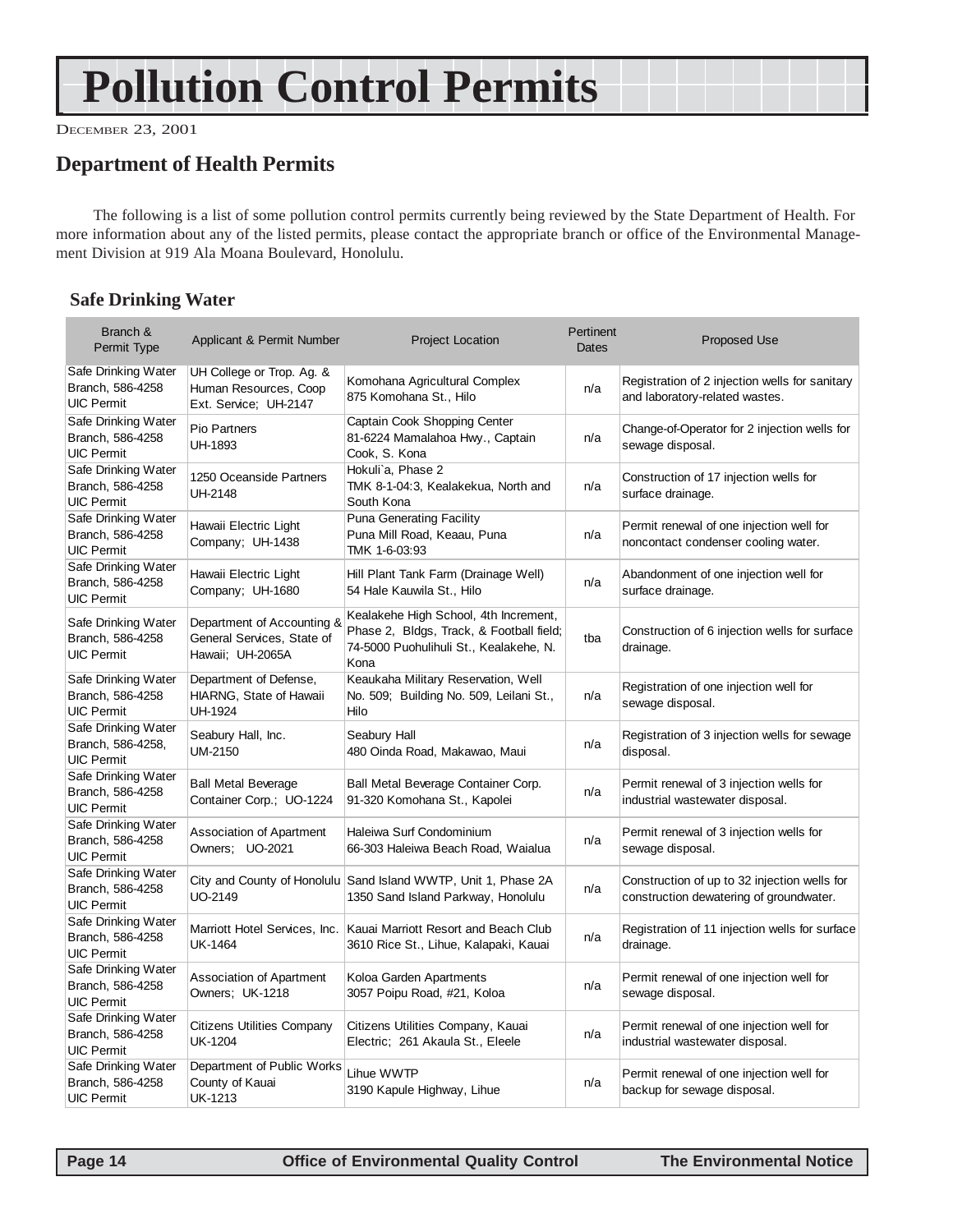## **Pollution Control Permits**

DECEMBER 23, 2001

### **Department of Health Permits (continued)**

#### **Clean Air Branch & Clean Water Branch**

| <b>Branch</b><br>Permit Type                                                | Applicant & Permit<br>Number                                                   | <b>Project Location</b>                                                                                                        | Pertinent<br>Date           | <b>Proposed Use</b>                                                                                                                              |
|-----------------------------------------------------------------------------|--------------------------------------------------------------------------------|--------------------------------------------------------------------------------------------------------------------------------|-----------------------------|--------------------------------------------------------------------------------------------------------------------------------------------------|
| Clean Air Branch,<br>586-4200, Covered<br>Source Permit                     | Hawaii Electric Light<br>Company<br>PSD/<br>CSP 0070-01-C<br>and CSP 0256-01-C | <b>Keahole Generating</b><br>Station, Keahole,<br>Hawaii                                                                       | Comments<br>Due:<br>1/14/02 | Combustion Turbine,<br>Unit CT-2 and<br>Six (6) 2.5 MW Diesel<br><b>Engine Generators</b>                                                        |
| Clean Air Branch,<br>586-4200, Covered<br>Source Permit                     | Hawaii Electric Light<br>Company<br>CSP 0235-01-C                              | Puna Generating<br>Station, Keaau,<br>Hawaii                                                                                   | Comments<br>Due:<br>1/10/02 | 20 MW Combustion<br>Turbine, 600 kW<br>Diesel Engine Generator,<br>and 15.5 MW Boiler with<br>Multi-Cyclone Dust<br>Collector                    |
| Clean Air Branch,<br>586-4200.<br><b>Temporary Covered</b><br>Source Permit | Grace Pacific<br>Corporation<br>CSP 0040-01-CT                                 | Camp 10, Ameron<br>Quarry, Puunene,<br>Maui                                                                                    | Comments<br>Due:<br>1/16/02 | 186 TPH Drum-Mix<br><b>Asphalt Concrete Plant</b><br>with Recycle Kit, 1.25<br>MMBtu/Hr Hot Oil Heater.<br>and 725 kW Diesel<br>Engine Generator |
| Clean Air Branch.<br>586-4200,<br><b>Temporary Covered</b><br>Source Permit | Keauhou Kona<br>Construction<br>Corporation<br>CSP 0504-01-CT                  | Various Temporary<br>Sites, State of Hawaii<br>Initial Location:<br>Makalei Plantations<br>Subdivision.<br>Kailua-Kona, Hawaii | Issued:<br>12/10/01         | 380 TPH Portable<br>Crushing Plant with 275<br>bhp Diesel Engine                                                                                 |
| Clean Water Branch<br>586-4309, NPDES<br>Permit                             | U.S. Marine Corps<br>Base Hawaii<br>HI0110078                                  | MCBH Kaneohe Bay<br><b>Water Reclamation</b><br>Facility, Mokapu<br>Peninsula, Kaneohe,<br>Oahu                                | Comments<br>Due:<br>1/9/02  | Discharge treated<br>wastewaters to the<br>Pacific Ocean                                                                                         |

#### **Recycle Your Christmas Tree!**

#### *Christmas "TreeCycling" 2002 January 5, 2002, 9:00 a.m. to 3:00 p.m.*

.You can drop off your Christmas tree on Saturday, January 5, from 9:00 a.m. to 3:00 p.m. at one of the following TreeCycling locations:

Kaiser High School Polynesian Cultural Center Kapolei Elementary School Waiau District Park

Kailua Intermediate School Mililani Makaunulau (16 Acre) Park Kapalama Elementary School UH Manoa (Richardson Law School) Kapiolani Community College Waianae Comprehensive Health Center Waimea Valley Adventure Park

Trees with tinsel or flocking will not be accepted.You can also take advantage of the City's greenwaste curbside collectionprogram and leave you tree out on your greenwaste collection day

**The Environmental Notice Office of Environmental Quality Control Page 15**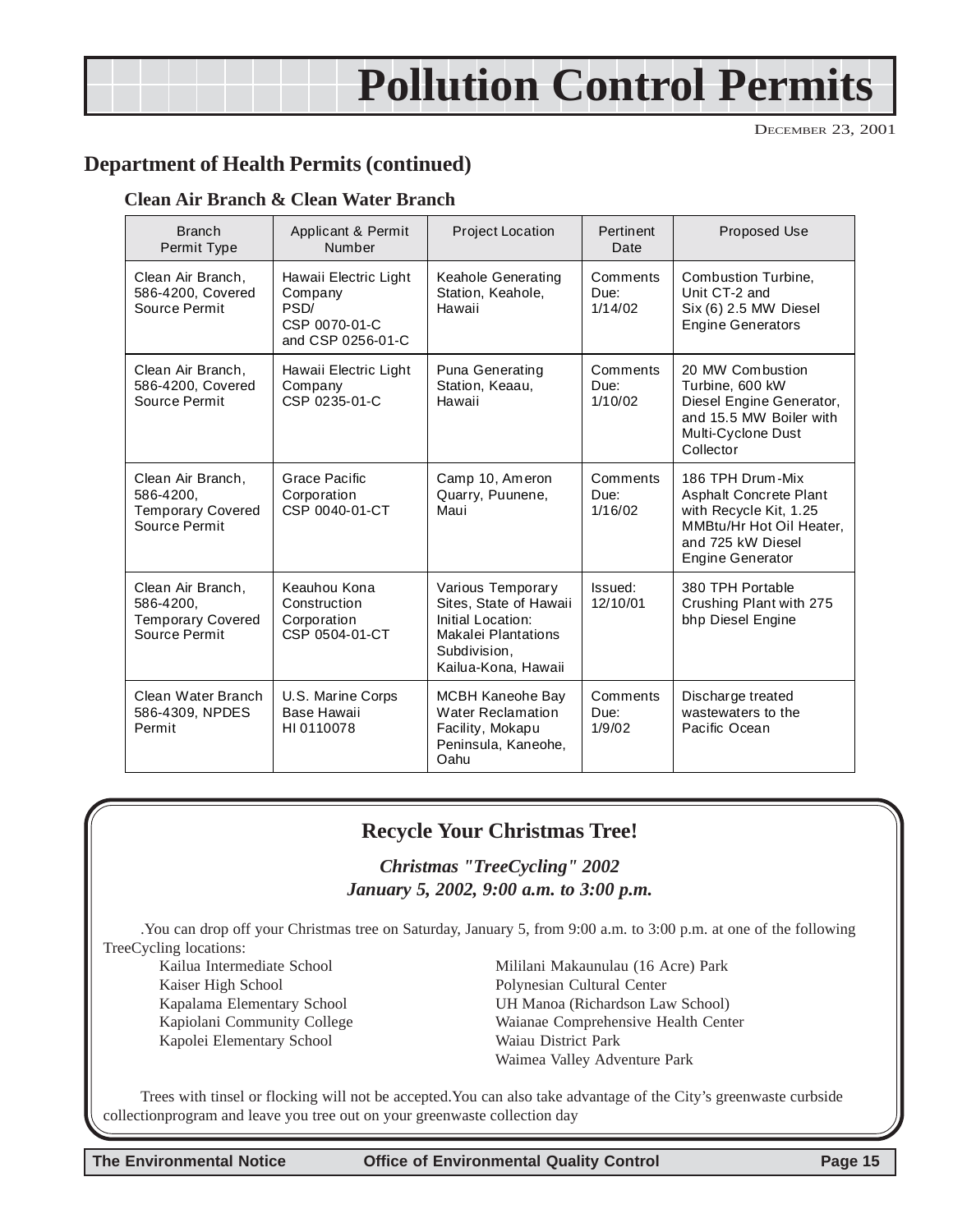## <span id="page-15-0"></span>**Land Use Commission Notices**

DECEMBER 23, 2001

## $\bullet$ **Kawamoto Maui Project Site**

The LUC has received the following district boundary amendment petition filed, pursuant to Chapter 205, HRS:

| Docket No.         | A01-735               |
|--------------------|-----------------------|
| <b>Petitioner:</b> | Gensiro Kawamoto      |
| <b>Location:</b>   | Kihei, Maui, Hawai'i  |
| Acreage:           | 147.561 acres         |
| TMK:               | $2 - 2 - 02$ : 2      |
| <b>Request:</b>    | Agricultural to Urban |
| <b>Date Filed:</b> | November 29, 2001     |

If you would like further detailed information on this matter, please contact:

State Land Use Commission

Location Address Leiopapa A Kamehameha Bldg. (State Office Tower) 235 S. Beretania Street, Room 406 Honolulu, Hawai'i 96813

Mailing Address P.O. Box 2359 Honolulu, Hawai'i 96804-2359

Phone: 587-3822

## **Coastal Zone News**

#### **Federal Consistency Reviews**

The Hawai'i Coastal Zone Management (CZM) Program has received the following federal actions to review for consistency with the CZM objectives and policies in Chapter 205A, Hawai'i Revised Statutes. This public notice is being provided in accordance with section 306(d)(14) of the National Coastal Zone Management Act of 1972, as amended. For general information about CZM federal consistency please call John Nakagawa with the Hawai'i CZM Program at 587-2878. For neighboring islands use the following toll free numbers: Lana'i & Moloka'i: 486-4644 x7-2878, Kaua'i: 274-3141 x7-2878, Maui: 984-2400 x7- 2878 or Hawai'i: 974-4000 x7-2878.

For specific information or questions about an action listed below please contact the CZM staff person identified for each action. Federally mandated deadlines require that comments be received by the date specified for each CZM consistency review and can be mailed to:

David W. Blane, Director Office of Planning Dept. of Business, Economic Development and Tourism P.O. Box 2359 Honolulu, Hawai'i 96804

## **(1) Federal Funds to Repair the Boat Launching Ramp at Manele Small Boat Harbor, Lanai**

|                         | <b>Federal Action: Federal Assistance</b>               |  |
|-------------------------|---------------------------------------------------------|--|
|                         | <b>Federal Agency: U.S. Fish &amp; Wildlife Service</b> |  |
| Applicant:              | Department of Land & Natural Resources                  |  |
|                         | Contact: Michael Fujimoto, 587-00085                    |  |
| <b>Location:</b>        | Manele Bay, Lana'i                                      |  |
| TMK:                    | $(2)$ 4-9-17: 6                                         |  |
|                         | <b>CZM Contact:</b> John Nakagawa, 587-2878             |  |
| <b>Proposed Action:</b> |                                                         |  |

Receive and use \$262,500.00 of federal funds from the Sportfish Restoration Fund to repair the existing boat launching ramp at Manele Small Boat Harbor. The lower portion of the ramp was undermined and has broken off creating a hazard to boaters. The proposal is to remove the damaged concrete ramp surface and replace it with new precast concrete panels.

**Comments Due**: January 7, 2002

Or, fax comments to the Hawai'i CZM Program at 587- 2899.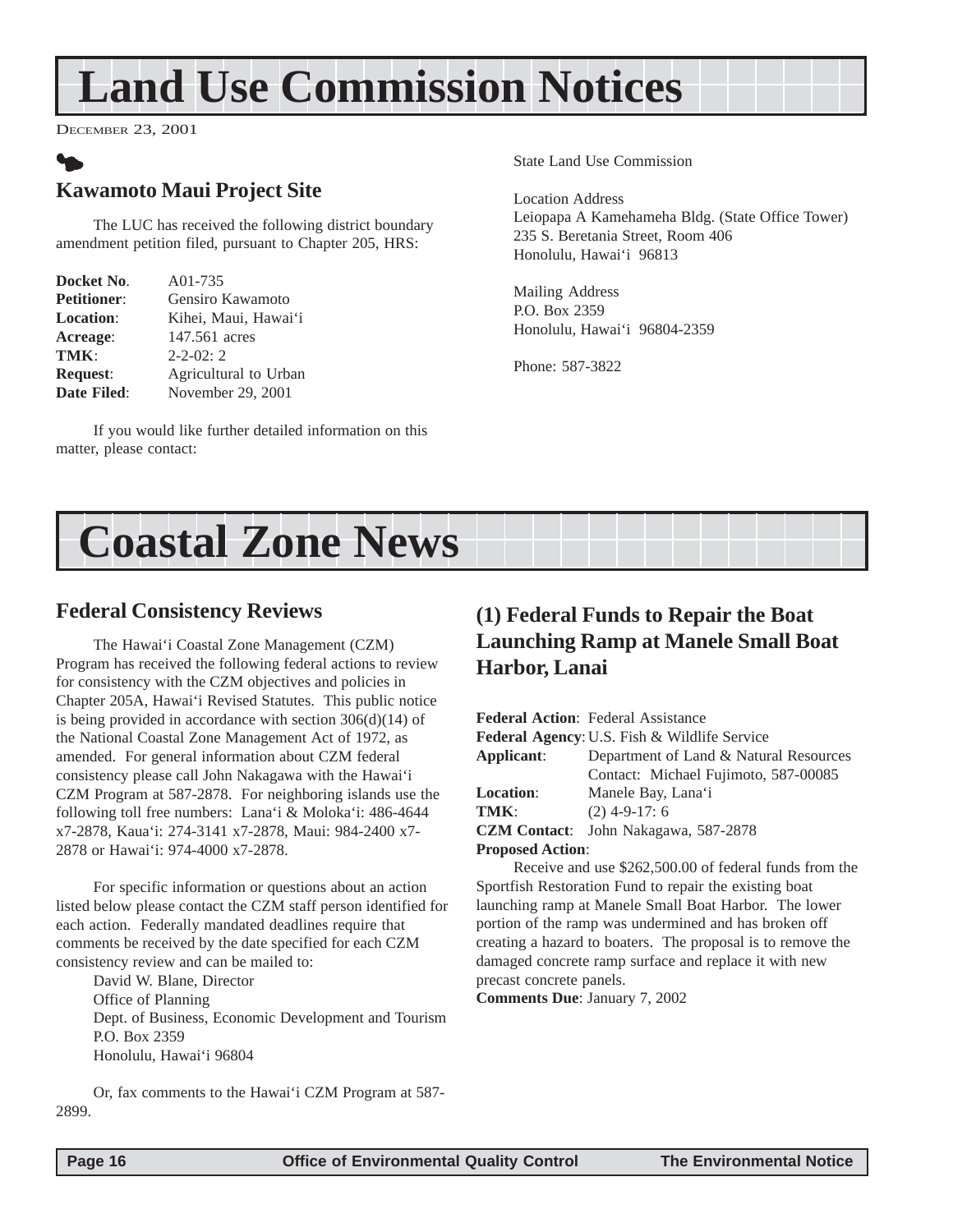## <span id="page-16-0"></span>**Coastal Zone News**

DECEMBER 23, 2001

## **Special Management Area (SMA) Minor Permits**

Pursuant to Hawai'i Revised Statute (HRS) 205A-30, the following is a list of SMA Minor permits that have been approved or are pending by the respective county agency. For more information about any of the listed permits, please contact the appropriate county Planning Department. City & County of Honolulu (523-4131); Hawai'i County (961-8288); Kaua'i County (241-6677); Maui County (270-7735).

| <b>Location (TMK)</b> | <b>Description (File No.)</b>                                                      | Applicant/Agent                                                      |
|-----------------------|------------------------------------------------------------------------------------|----------------------------------------------------------------------|
| Oahu (5-1-2:18)       | Addition to existing storage room in classroom<br>$(2001/SMA-79)$                  | DAGS/WA Hirai & Associates                                           |
| Oahu (5-3-16:7&8)     | Parking lot expansion @ Hauula Latter-Day Saints<br>Church (2001/SMA-78)           | Church of Jesus Christ of Latter-<br>Day Saints/ Paul Louie & Assoc. |
| Oahu (5-9-5:70)       | New pavilion @ Sunset beach park (2001/SMA-84)                                     | Dept. of Parks & Recreation /<br>Matsumoto Santa Maria<br>Architects |
| Hawaii (7-5-7::21)    | Second floor addition to Kona Inn (01-39)                                          | Robert Triantos/Carlsmith Ball<br><b>LLC</b>                         |
| Hawaii (6-9-2:23&27)  | Grading perimeter of property (01-42)                                              | Mark Fabyonic/Fabyonic<br>Properties                                 |
| Hawaii (7-6-19:99)    | Convert existing room into a duplex ohana (01-46)                                  | Roy A and Sandra E. Sveiven                                          |
| Maui (1-2-2:7)        | Construct 2nd farm dwelling (SM2-20010108)                                         | Eltness L. Wallace                                                   |
| Maui (1-3-6:8)        | Maui Pacific Center Hana School Storage Container<br>$(SM2-20010109)$              | Diane Zachary                                                        |
| Maui (1-4-4:30)       | Maui Pacific Center Project Impact Storage Hana<br>Community Center (SM2-20010109) | Diane Zachary                                                        |
| Maui (2-7-13:32)      | Kuiaha-Kaupakulua Homesteads (SM2-20010103)                                        | Brian Joachim                                                        |
| Maui $(3-9-2:28)$     | Temp Structure for Christmas Tree Sales<br>$(SM2-20010107)$                        | Mike Thomas                                                          |
| Maui (3-9-10:75)      | Halama 2-lot Subdivision (SM2-20010106)                                            | Doyle Betsill                                                        |
| Maui (3-9-10:78)      | Waiohuli 2-lot Subdivision (SM2-20010104)                                          | Doyle Betsill                                                        |
| Maui (1-3-6:8)        | Hana High & Elem walkway covering<br>(SMX-20010076) - Pending                      | <b>GYA</b> Architects                                                |
| Maui (2-1-11:7)       | Single Family Residence, Spa & Pool<br>(SMX-20010084) - Pending                    | Chris Hart                                                           |
| Maui (2-6-11:29&30)   | Kuau Sunset Beach Lots - Lot Line Change<br>(SMX-20010080) - Pending               | Glynis King                                                          |
| Maui (2-8-4:83)       | Farm Equip Storage Shed (SMX-20010077) -<br>Pending                                | Randal Fahland                                                       |
| Maui (2-9-4:17)       | New Dwelling in Huelo (SMX-20010081) -<br>Pending                                  | Nick Wagner                                                          |
| Maui (2-9-11:2)       | New Residence (SMX-20010083) - Pending                                             | Martin Oostema                                                       |
| Maui (3-1-1:20)       | Farm Equip Storage Bldg (SMX-20010079) -<br>Pending                                | Nicholas T. Wagner                                                   |
| Maui (3-8-1:19)       | Telecom Facility (SMX-20010070) - Pending                                          | Verizon Wireless                                                     |
| Maui (3-8-5:25)       | Maalaea Power Plant Electrical Shed<br>$(SMX - 20010078)$ - Pending                | Maui Electric Company                                                |
| Maui (3-9-30:25)      | New Dwelling (SMX-20010082) - Pending                                              | Nick Wagner                                                          |
| Maui (4-6-3:4)        | Drainline Replacement (SMX-20010073) - Pending                                     | Albert C. Burkhaulter                                                |
| Maui (5-4-18:22)      | Ohana Residence (SMX-20010085) - Pending                                           | David W. Curtis                                                      |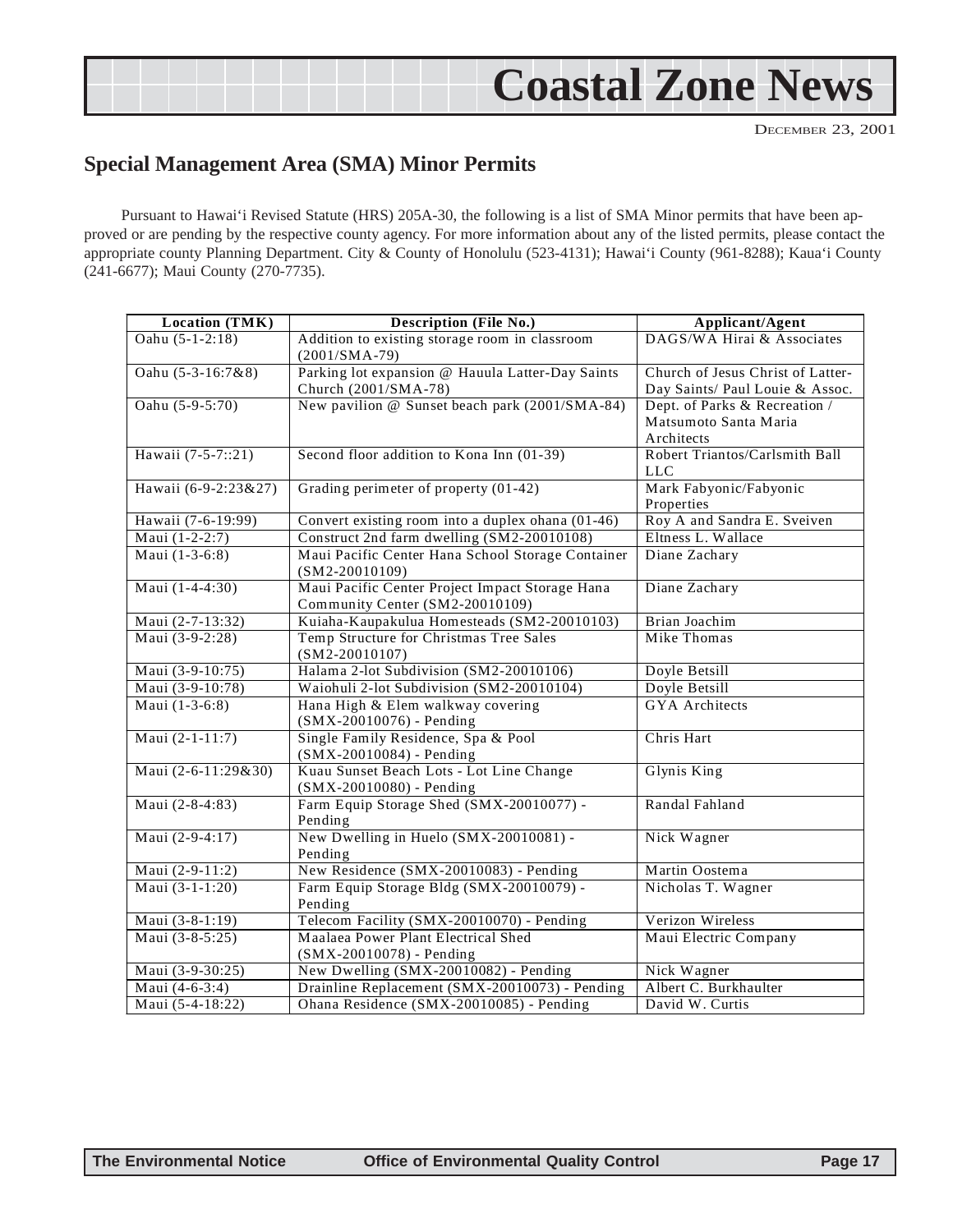## **Federal Notices**

DECEMBER 23, 2001

## **Final Rule Designating Critical Habitat for O'ahu 'Elepaio**

The U.S. Fish and Wildlife Service has issued a final rule, effective **January 9, 2002**, designating five critical habitat units of approximately 65,879 acres in the Ko'olau and Waianae Ranges of O'ahu.

The Oahu 'elepaio (*Chasiempis sandwichensis ibidis*) is a small forest-dwelling bird approximately 0.43 ounces in weight and 6 inches in length, and is a member of the monarch flycatcher family Monarchidae. It is dark brown above and white below, with light brown streaks on the breast. The tail is long (2.6 in) and often held up at an angle. Adults have conspicuous white wing bars, a white rump, and white tips on the tail feathers. The throat is white with black markings in both sexes, but males tend to have more black on the chin than females. Juveniles and subadults are reddish above, with a white belly and rusty wing-bars. The bill is medium-length, straight, and black, with the base of the lower mandible bluish-gray in adults and yellow in juveniles. The legs and feet are dark gray and the iris is dark brown. Three subspecies of elepaio are recognized, each found only on a single island: the O'ahu 'elepaio; the Hawai'i 'elepaio (*Chasiempis s. sandwichensis*); and the Kaua'i 'elepaio (*C. s. sclateri*). The forms on different islands are similar in ecology and behavior, but differ somewhat in coloration and vocalizations. The elepaio comprises a monotypic genus that is found only in the Hawaiian Islands. Its closest relatives are other monarch flycatchers from the Pacific region. The O'ahu 'elepaio occurs in a variety of forest types, but is most common in riparian vegetation along streambeds and in mesic forest with a tall canopy and a well-developed understory. Population density is roughly 50 percent lower in shorter dry forest on ridges. 'Elepaio currently are not found in very wet, stunted forest on windswept summits or in very dry shrub land, but these areas may be used by individuals dispersing among subpopulations. Forest structure appears to be more important to 'elepaio than plant species composition, and unlike many Hawaiian forest birds, 'elepaio have adapted relatively well to disturbed forest composed of introduced plants. Fifty-five percent of the current range is dominated by introduced plants and 45 percent is dominated by native plants. This observation does not imply that 'elepaio prefer introduced plant species, but probably reflects a preference by 'elepaio for riparian vegetation in valleys and the high degree of habitat disturbance and abundance of introduced plants in riparian areas. Of the 45 percent dominated by native plants, 23 percent is categorized as wet forest, 17 percent as mesic forest, and 5 percent as dry forest, shrub land, and cliffs. Plant species composition in 'elepaio habitat varies considerably depending on location and elevation, but some of the most common native plants in areas where 'elepaio occur are 'ohi'a (*Metrosideros polymorpha*), papala kepau (*Pisonia umbellifera*), lama (*Diospyros sandwicensis*), mamaki (*Pipturus albidus*), kaulu (*Sapindus oahuensis*), hame (*Antidesma platyphyllum*), and alaa (*Pouteria sandwicensis*), and some of the most common introduced plants are guava (*Psidium guajava*), strawberry guava (*P. cattleianum*), kukui (*Aleurites moluccana*), mango (*Mangifera indica*), Christmasberry (*Schinus terebinthifolius*), and ti (*Cordyline terminalis*). The current population of Oahu 'elepaio is approximately 1,982 birds distributed in six core subpopulations and several smaller subpopulations. The breeding population, about 1,774 birds, is less than the total popula-

tion because of a male-biased sex ratio; only 84 percent of territorial males have mates in large populations, and many small, declining populations contain mostly males. The genetically effective population size, a measure that takes into account genetic population structure and variation in number of individuals over time, is probably even smaller than the breeding population because of the geographically fragmented distribution. Offspring dispersal distances in 'elepaio are usually less than 0.62 mile and adults have high site fidelity, but most 'elepaio populations on O'ahu are separated by many kilometers of unsuitable urban or agricultural habitat. There may be some exchange among subpopulations within each mountain range, but dispersal across the extensive pineapple fields that separate the Wai'anae and Ko'olau mountains is unlikely. While the current distribution superficially appears to constitute a metapopulation, it is uncertain if dispersal occurs among subpopulations. Before humans arrived, forest covered about 313,690 acres on O'ahu, and it is likely that 'elepaio once inhabited much of that area. Reports by early naturalists indicate that elepaio were once widespread and abundant on O'ahu. Bryan called the O'ahu 'elepaio "the most abundant Hawaiian species on the mountainside all the way from the sea to well up into the higher elevations." Perkins remarked on its "universal distribution . . . from the lowest bounds to the uppermost edge of continuous forest." Seale stated the 'elepaio was "the commonest native land bird to be found on the island," while MacCaughey described it as "the most abundant representative of the native woodland avifauna" and "abundant in all parts of its range." The historical range of the O'ahu 'elepaio apparently included most forested parts of the island, and it was formerly abundant.Despite its adaptability, the O'ahu 'elepaio has seriously declined since the arrival of humans, and it has disappeared from many areas where it was formerly common. The aggregate geographic area of all current subpopulations is approximately 13,980 acres. The O'ahu 'elepaio thus currently occupies only about 4 percent of its original prehistoric range, and its range has declined by roughly 96 percent since humans arrived in Hawaii 1,600 years ago. In 1975, elepaio inhabited approximately 51,623 acres on O'ahu, almost four times the area of the current range. The range of the O'ahu 'elepaio has thus declined by roughly 75 percent in the last 25 years. Much of the historical decline of the O'ahu 'elepaio can be attributed to habitat loss, especially at low elevations. Fifty-six percent of the original prehistoric range has been developed for urban or agricultural use, and practically no 'elepaio remain in developed areas. However, many areas of O'ahu that recently supported elepaio and still contain suitable forest habitat are currently unoccupied, demonstrating that habitat loss is not the only threat. Recent declines in O'ahu 'elepaio populations are due to a combination of low adult survival and low reproductive success. Both annual adult survival and reproductive success are lower on Oahu (0.76, 0.33, respectively) than in a large, stable population of another subspecies of 'elepaio at Hakalau Forest National Wildlife Refuge on Hawai'i Island (0.85, 0.62). The two main causes of low survival and low reproduction on O'ahu are nest predation by alien black rats (*Rattus rattus*) and alien diseases, particularly avian pox (*Poxvirus avium*) and avian malaria (*Plasmodium relictum*), which are carried by the alien southern house mosquito (*Culex quinquefasciatus*). Annual survival of birds with active avian pox lesions (60 percent) was lower than annual survival of healthy birds (80 percent). Pairs in which at least one bird had pox lesions produced fewer fledglings than healthy pair. Many birds with active pox did not